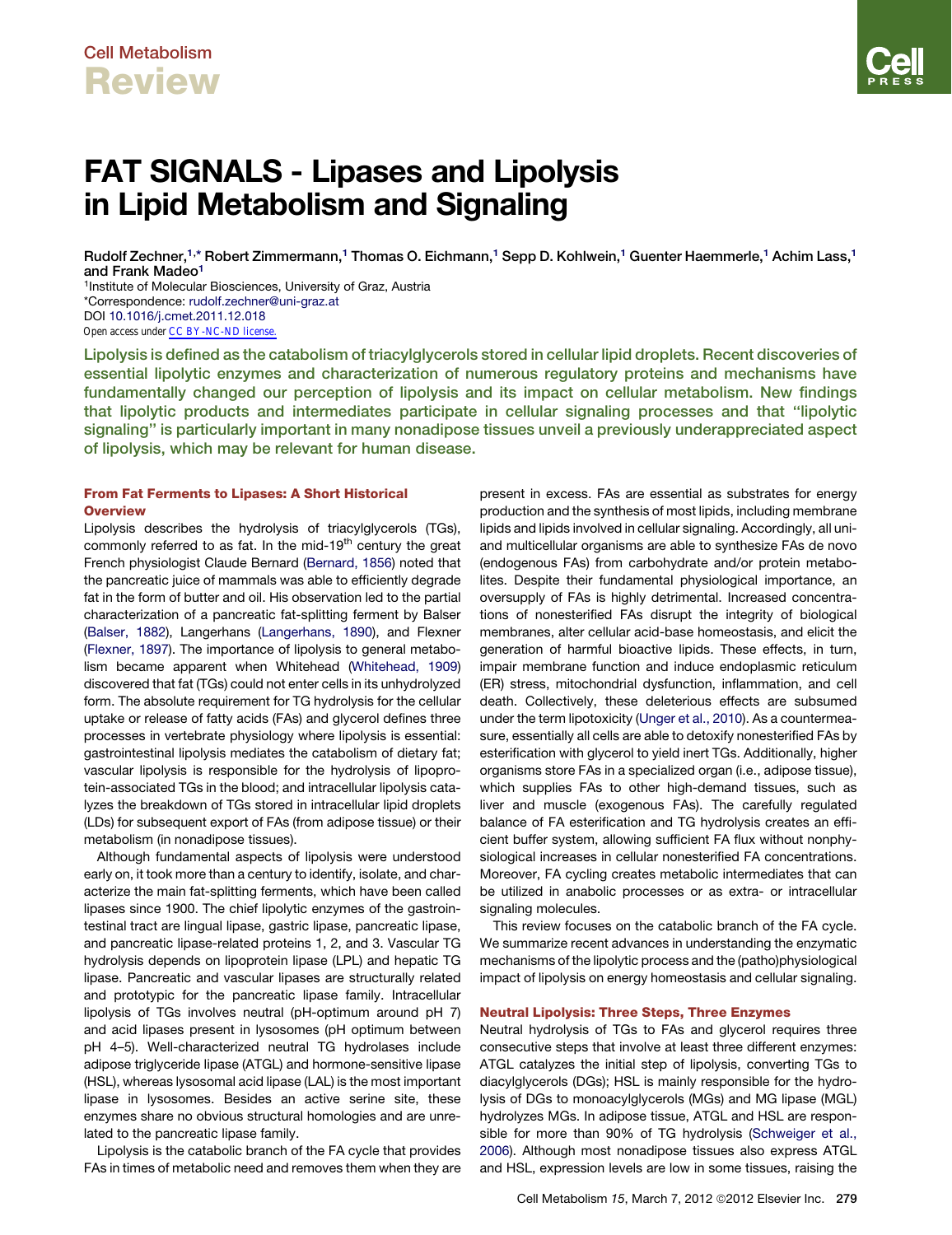question of whether other lipases are additionally required for efficient lipolysis.

#### ATGL: the Initial Step of Lipolysis

ATGL is the newest member of the lipolytic enzyme trio. The enzyme, first described in 2004 [\(Jenkins et al., 2004; Villena](#page-10-0) [et al., 2004; Zimmermann et al., 2004](#page-10-0)), belongs to the family patatin domain-containing proteins including nine human and eight murine members. The patatin domain was originally discovered in lipid hydrolases of the potato and other plants and named after the most abundant protein of the potato tuber, patatin. Because some members of the family act as phospholipases, the proteins were officially named patatin-like phospholipase domain-containing protein A1 to A9 (PNPLA1–9) ([Wilson](#page-12-0) [et al., 2006\)](#page-12-0). Unfortunately, this name is misleading because it implies that all members of this family are phospholipases. However, several PNPLA proteins have only minor or no phospholipase activity. A more appropriate designation for the family should be considered.

ATGL (officially annotated as PNPLA2) preferentially hydrolyzes TGs. Orthologous enzymes are found in essentially all eukaryotic species, including vertebrates, invertebrates, plants, and fungi. The human protein comprises 504 amino acids (AA). In analogy with patatin, the active site of the enzyme contains an unusual catalytic dyad (S47 and D166) within the patatin domain [\(Rydel et al., 2003](#page-11-0)). This domain comprises 180 AA and is embedded within a 250 AA  $\alpha-\beta-\alpha$  sandwich structure at the protein's  $NH<sub>2</sub>$ -terminal half. The COOH-terminal half has a predominantly regulatory function and contains a predicted hydrophobic region for LD binding [\(Duncan et al., 2010;](#page-10-0) [Schweiger et al., 2008](#page-10-0)). Loss of this region increases the specific in vitro activity of ATGL against artificial TG substrates but blunts the intracellular activity due to the inability of the truncated enzyme to bind to cellular LDs.

#### Regulation of ATGL

Regulation of ATGL expression and enzyme activity is complex ([Lass et al., 2011](#page-11-0)). ATGL mRNA expression is elevated by peroxisome proliferator-activated receptor (PPAR) agonists, glucocorticoids, and fasting, whereas insulin and food intake decrease expression. More recently, it was shown that mTOR complex 1-dependent signaling reduces ATGL mRNA levels ([Chakrabarti](#page-9-0) [et al., 2010](#page-9-0)). Conversely, activation of FoxO1 by SIRT1-mediated deacetylation activates lipolysis by increasing ATGL mRNA levels. SIRT1 silencing has the opposite effect ([Chakrabarti](#page-9-0) [et al., 2011\)](#page-9-0). The abundance of ATGL (and HSL) mRNA does not always correlate with cellular lipase activity. For example, isoproterenol and tumor necrosis factor-a reduce ATGL (and HSL) mRNA levels in adipocytes ([Kralisch et al., 2005\)](#page-10-0) but, conversely, stimulate lipase activities and FA and glycerol release. The discrepancy between enzyme mRNA levels and activities is explained by the extensive posttranslational regulation of ATGL and HSL (discussed below). Thus, cellular lipase mRNA levels are inadequate as indicators of enzyme activities.

At least two serine residues in ATGL can be phosphorylated (S406 and S430 in the murine enzyme) ([Bartz et al., 2007](#page-9-0)). In contrast to HSL (see below), ATGL modification is not protein kinase A (PKA)-dependent [\(Zimmermann et al., 2004](#page-12-0)). Instead, the laboratory of H.-S. Sul recently showed that AMP-activated kinase (AMPK) phosphorylates S406, leading to increased hydrolytic activity of murine ATGL ([Ahmadian et al., 2011](#page-9-0)). The

## Cell Metabolism **Review**

role of AMPK in the regulation of lipolysis has been controversial, with data showing that AMPK induces ([Gaidhu et al., 2009; Yin](#page-10-0) [et al., 2003](#page-10-0)), inhibits ([Daval et al., 2005; Gauthier et al., 2008](#page-9-0)), or has no effect [\(Chakrabarti et al., 2011\)](#page-9-0) on lipolysis. Interestingly, in the nematode *Caenorhabiditis (C.) elegans,* AMPKmediated phosphorylation of ATGL-1 (the worm ortholog of mammalian ATGL) at different phosphorylation sites inhibits TG hydrolysis ([Narbonne and Roy, 2009\)](#page-11-0), delays the consumption of TG stores, and prolongs life span during the stress-induced *dauer* larval stage. The functional role of the second phosphorylation site (S430) is not known.

ATGL requires a coactivator protein, comparative gene identification-58 (CGI-58), for full hydrolase activity [\(Lass et al.,](#page-11-0) [2006\)](#page-11-0). CGI-58 was originally discovered in a screen comparing the proteomes of humans and *C. elegans*. The gene is now officially named  $\alpha/\beta$  hydrolase domain-containing protein-5 (ABHD5), owing to the presence of an  $\alpha/\beta$  hydrolase domain commonly found in esterases, thioesterases, and lipases. However, CGI-58 is unlikely to exhibit hydrolase activity due to the fact that asparagine-153 (N153) in CGI-58 replaces a nucleophilic serine residue that is required in the active site of enzymatically functional members of the esterase/thioesterase/lipase family. Interestingly, substitution of N153 by serine does not convert CGI-58 into a lipid hydrolase for TGs, DGs, MGs, or short FA-glycerol esters (A. Lass et al., unpublished). In the epidermis of the skin, CGI-58 may also stimulate another, currently unknown, TG hydrolase distinct from ATGL [\(Radner et al.,](#page-11-0) [2010\)](#page-11-0). Importantly, two laboratories showed that CGI-58, at least in vitro, exhibits enzymatic activity as an acylCoA-dependent acylglycerol-3-phosphate acyltransferase (AGPAT) ([Ghosh](#page-10-0) [et al., 2008; Montero-Moran et al., 2010\)](#page-10-0). The physiological role of this activity requires clarification. It may affect phosphatidic acid or lysophosphatidic acid signaling (Brown [et al., 2010](#page-9-0)).

Recently, Yang et al. ([Yang et al., 2010b\)](#page-12-0) discovered a specific peptide inhibitor for ATGL. The protein was originally identified in blood mononuclear cells to act at the G0 to G1 transition of the cell cycle. Consistent with this function, it was named G0G1 switch protein 2 (G0S2). Human and murine G0S2 have a predicted primary structure of 103 AA. The protein is found in many tissues, with highest concentrations in adipose tissue and liver. Consistent with lipase activities, G0S2 expression is very low in adipose tissue during fasting but increases after feeding ([Yang et al., 2010b](#page-12-0)). Conversely, fasting or PPARa-agonists increase hepatic G0S2 expression ([Zandbergen et al.,](#page-12-0) [2005\)](#page-12-0). The protein localizes to multiple cellular compartments, including LDs, cytoplasm, ER, and mitochondria. The different localizations may reflect multiple functions for G0S2 in regulating lipolysis, the cell cycle, and, possibly, apoptosis via its ability to interact with the mitochondrial antiapoptotic factor Bcl2 [\(Welch et al., 2009](#page-12-0)). In vitro, LD binding and inhibition of ATGL depend on a physical interaction between the  $NH<sub>2</sub>$ -terminal region of G0S2 (involving AA 27–42) and the patatin domain of ATGL [\(Lu et al., 2010](#page-11-0)). Elucidation of whether G0S2 also regulates tissue-specific lipolysis in vivo will require the characterization of G0S2 transgenic and knockout mouse models.

LD-associated proteins participate in the CGI-58-mediated regulation of ATGL [\(Figure 1](#page-2-0), left). In hormonally nonstimulated white and brown adipocytes, perilipin-1 interacts with CGI-58, preventing its binding to and, thus, induction of ATGL. Upon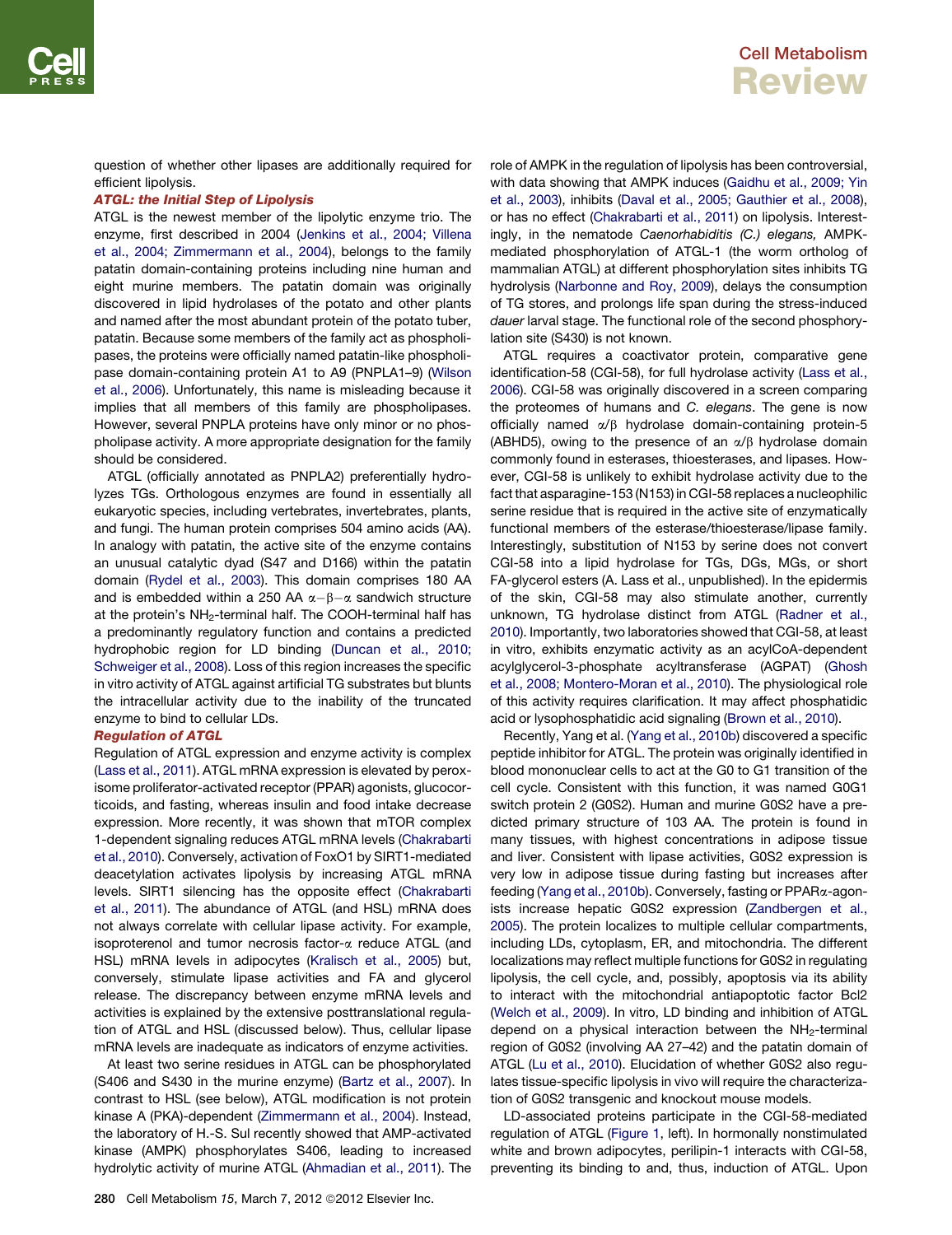PPLIN-1

**MG** 

adipose tissue

<span id="page-2-0"></span>

**MGL** 

**MG** 

G

oxidative tissue

 $\rightarrow$  FA

Figure 1. Lipolysis in Adipose and Oxidative Tissues during Fasting In adipose tissues, beta-adrenergic stimulation of lipolysis leads to the consecutive hydrolysis of TG and the formation of FAs and glycerol. The process requires three enzymes: ATGL cleaves the first esterbond in TGs, HSL hydrolyzes DGs, and MGL MGs. For full hydrolytic activity, ATGL interacts with its coactivator protein CGI-58, whereas HSL is phosphorylated, translocates to the LD, and interacts with phosphorylated PLIN-1. Expression of the ATGL inhibitor G0S2 during fasting is low in adipose and high in oxidative tissues (e.g., liver). In oxidative tissues PLIN-1 is not present on LDs. Instead, PLIN-5 is expressed and interacts with both ATGL and CGI-58, facilitating LD localization of these proteins. ATGL, adipose triglyceride lipase; CGI-58, comparative gene identification-58; DG, diacylglycerol; FA, fatty acid; G, glycerol; G0S2, G0/G1 switch gene 2; HSL, hormone-sensitive lipase; MG, monoacylglycerol; MGL, monoglyceride lipase; PLIN-1, perilipin-1; PLIN-5, perilipin-5; TG, triacylglycerol.

b-adrenergic stimulation, protein kinase A (PKA) phosphorylates perilipin-1 at multiple sites, including the critical serine-517 residue, causing the release of CGI-58. The effector then binds and stimulates ATGL [\(Granneman et al., 2009; Miyoshi et al.,](#page-10-0) [2007\)](#page-10-0). Thus,  $\beta$ -adrenergic stimulation of PKA induces ATGL activity by phosphorylation of perilipin-1 and not by direct enzyme phosphorylation. Consistent with this model, frameshift mutants of perilipin-1 in humans (L404fs and V398fs) fail to bind CGI-58, leading to unrestrained lipolysis, partial lipodystrophy, hypertriglyceridemia, and insulin resistance [\(Gandotra et al.,](#page-10-0) [2011\)](#page-10-0). ATGL-mediated TG hydrolysis in nonadipose tissues with high FA oxidation rates, such as muscle and liver, follows another mechanism. In these tissues, perilipin-1 is replaced by perilipin-5 (Figure 1, right). During fasting, perilipin-5 recruits both ATGL and CGI-58 to LDs by direct binding of the enzyme and its coactivator. Formation of the ternary complex involves the COOH-terminal region of perilipin-5 (AA 200–463) [\(Granne](#page-10-0)[man et al., 2011](#page-10-0)). The role of perilipin-5 within this complex is still a matter of discussion. Recent data suggest that it is involved in the interaction of LDs with mitochondria and inhibits ATGLmediated TG hydrolysis ([Wang et al., 2011\)](#page-12-0). Whether perilipins-2, -3, and -4 also interact with either ATGL or CGI-58 is disputed. Overexpression of perilipin-2 in hepatocyte cell lines inhibits ATGL activity by restricting its physical access to LDs. Direct protein-protein interaction is probably not required [\(Bell et al.,](#page-9-0) [2008; Listenberger et al., 2007](#page-9-0)).

Recently, several groups reported that pigment epitheliumderived factor (PEDF) induces TG hydrolysis in adipose tissue, muscle, and liver, via ATGL [\(Borg et al., 2011; Chung et al.,](#page-9-0) [2008\)](#page-9-0). PEDF is a widely expressed 50 kD protein of the noninhibitory serpin family of serine protease inhibitors [\(Filleur et al.,](#page-10-0) [2009\)](#page-10-0). It exhibits a large spectrum of bioactivities, including antiangiogenic, antitumorigenic, neuroprotective, antioxidative, and antiinflammatory effects. PEDF binds to ATGL and activates its enzymatic activity ([Borg et al., 2011; Notari et al., 2006](#page-9-0)). Although the mechanism remains to be clarified, ATGL activation by PEDF may be involved in the pathogenesis of insulin resistance and the development of hepatosteatosis.

Another important aspect of ATGL regulation was identified by genetic analyses of LD formation in *Drosophila (D.) melanogaster* L2 cells [\(Beller et al., 2008; Guo et al., 2008](#page-9-0)). Compelling results showed that ATGL delivery to LDs requires functional vesicular transport. In the absence of essential protein components of the transport machinery, such as ADP-ribosylation factor 1 (ARF1), small GTP-binding protein 1 (SAR1), the guanine-nucleotide exchange factor Golgi-Brefeldin A resistance factor (GBF1), or deficiency of the coatamer protein coat-complex I and II, ATGL translocation to LDs is blocked and the enzyme remains associated with the ER [\(Soni et al., 2009](#page-12-0)). The process requires physical binding of ATGL to GBF1 ([Ellong et al., 2011](#page-10-0)). HSL: the Main DG Lipase

In the early 1960s, it was noted that a lipolytic activity present in adipose tissue was induced by hormonal stimulation. A landmark paper published by D. Steinberg's group [\(Vaughan et al.,](#page-12-0) [1964\)](#page-12-0) described the isolation and characterization of both HSL and MGL. Although this classic work originally noted that HSL is a much better DG hydrolase than TG hydrolase, standard textbook knowledge perpetuated the conclusion that HSL was rate-limiting for the catabolism of fat stores in adipose and many nonadipose tissues. This view required revision when HSL-deficient mice efficiently hydrolyzed TGs [\(Osuga et al.,](#page-11-0) [2000\)](#page-11-0). HSL-deficient mice showed no signs of TG accumulation in either adipose or nonadipose tissues; instead, they accumualted large amounts of DGs in many tissues, suggesting that in vivo the enzyme was more important as a DG- than a TGhydrolase ([Haemmerle et al., 2002](#page-10-0)). Although originally somewhat controversial (Rydé[n et al., 2007](#page-11-0)), it is now accepted that ATGL is responsible for the initial step of lipolysis in human adipocytes, and that HSL is rate-limiting for the catabolism of DGs ([Bezaire et al., 2009](#page-9-0)). In addition to DGs, HSL also hydrolyzes ester bonds of many other lipids (e.g., TGs, MGs, cholesteryl esters, and retinyl esters) and short-chain carbonic acid esters ([Fredrikson et al., 1986](#page-10-0)).

The HSL expression profile essentially mirrors that of ATGL. Highest mRNA and protein concentrations are found in white adipose tissue (WAT) and brown adipose tissue (BAT); low expression is detected in many other tissues, including muscle, testis, steroidogenic tissues, and pancreatic islets [\(Holm et al.,](#page-10-0) [2000\)](#page-10-0). Alternative exon usage leads to tissue-specific differences in mRNA and protein size ([Holst et al., 1996](#page-10-0)). In adipose tissue, the HSL protein comprises 768 AA. Unlike ATGL, with orthologous enzymes found across all eukarya, HSL is less ubiquitous phylogenetically. For example, no HSL ortholog is known in birds, *C. elegans*, *D. melanogaster*, and *Saccharomyces (S.) cerevisiae*. Interestingly, the closest structural relatives to HSL are found in prokaryotes (e.g., lipase 2 in *Moraxella* TA144) [\(Langin et al., 1993](#page-11-0)). Functional studies have delineated in HSL an NH<sub>2</sub>-terminal lipid-binding region, the  $\alpha/\beta$  hydrolase fold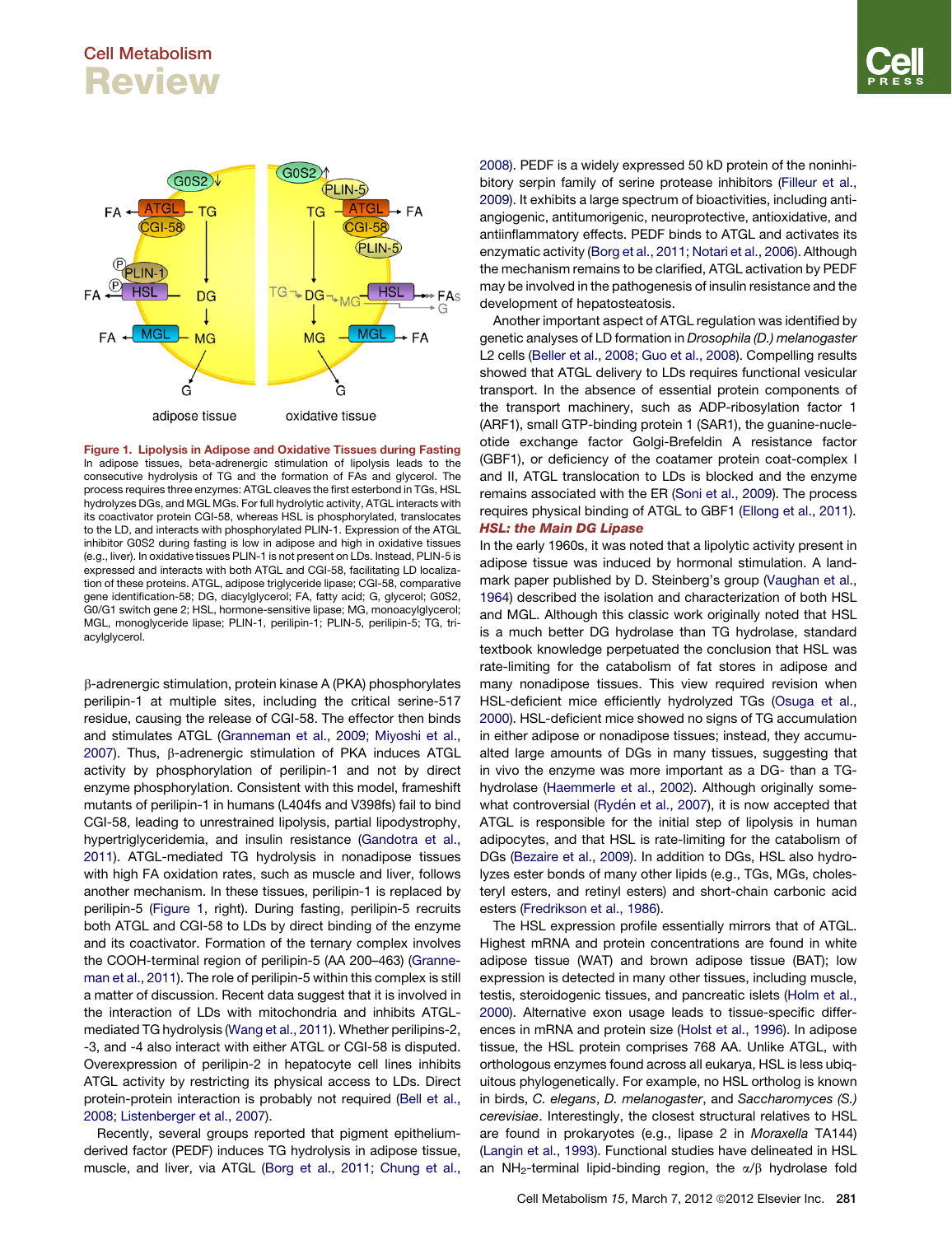domain including the catalytic triad, and the regulatory module containing all known phosphorylation sites important for regulation of enzyme activity ([Holm et al., 2000](#page-10-0)).

### Regulation of HSL

Since ATGL and HSL hydrolyze TGs in a coordinated manner, it is not unexpected that they share many regulatory similarities. In adipose tissue, HSL enzyme activity is strongly induced by b-adrenergic stimulation, whereas insulin has a strong inhibitory effect. The mechanisms of enzyme regulation, however, differ markedly between the two lipases. While  $\beta$ -adrenergic stimulation regulates ATGL primarily via recruitment of the coactivator CGI-58 (see above), HSL is a major target for PKA-catalyzed phosphorylation (Strå[lfors and Belfrage, 1983](#page-12-0)). Other kinases, including AMPK, extracellular signal-regulated kinase, glycogen synthase kinase-4, and  $Ca^{2+}/cal$ calmodulin-dependent kinase, also phosphorylate HSL to modulate its enzyme activity [\(Lass](#page-11-0) [et al., 2011\)](#page-11-0). The enzyme has at least five potential phosphorylation sites, of which S660 and S663 appear to be particularly important for hydrolytic activity [\(Anthonsen et al., 1998](#page-9-0)). Enzyme phosphorylation affects enzyme activity moderately (an approximate 2-fold induction). For full activation, HSL must gain access to LDs, which, in adipose tissue, is mediated by perilipin-1. Simultaneously with HSL, PKA also phosphorylates perilipin-1 on six consensus serine residues. As a result, HSL binds to the  $NH<sub>2</sub>$ terminal region of perilipin-1, thereby gaining access to LDs ([Miyoshi et al., 2007; Shen et al., 2009; Wang et al., 2009](#page-11-0)). Together, HSL-phosphorylation and enzyme translocation to LDs coupled with ATGL activation by CGI-58 result in a more than 100-fold increase in TG hydrolysis in adipocytes ([Figure 1](#page-2-0)). This activation process is modulated by other factors. For example, receptor-interacting protein 140 (RIP-140) was shown to induce lipolysis by binding to perilipin-1, increasing HSL translocation to LDs, and activating ATGL via CGI-58 dissociation from perilipin-1 [\(Ho et al., 2011](#page-10-0)). In nonadipose tissues, such as skeletal muscle, HSL is activated by phosphorylation in response to adrenaline and muscle contraction [\(Watt et al., 2006\)](#page-12-0). These tissues lack perilipin-1, and it remains to be determined which alternative mechanisms regulate HSL access to LDs.

Insulin-mediated deactivation of lipolysis is associated with transcriptional downregulation of ATGL and HSL expression ([Kershaw et al., 2006; Kralisch et al., 2005](#page-10-0)). Additionally, insulin signaling results in phosphorylation and activation of various phosphodiesterase (PDE) isoforms by PKB/AKT ([Enoksson](#page-10-0) [et al., 1998\)](#page-10-0), PDE-catalyzed hydrolysis of cAMP, and inhibition of PKA. These actions halt lipolysis by preventing phosphorylation of both HSL and perilipin-1, activation and translocation of HSL, and activation of ATGL by CGI-58. In addition to its peripheral action, insulin also acts centrally via the sympathetic nervous system to inhibit lipolysis in WAT. Elegant studies by Scherer and coworkers [\(Scherer et al., 2011](#page-11-0)) showed that increased insulin levels in the brain inhibit HSL and perilipin phosphorylation, leading to reduced HSL and ATGL activities.

### MGL: the Final Step in Lipolysis

MGL is considered to be the rate-limiting enzyme for the breakdown of MGs derived from extracellular TG hydrolysis (by LPL), intracellular TG hydrolysis (by ATGL and HSL), and intracellular phospholipid hydrolysis (by phospholipase C and membraneassociated DG lipase  $\alpha$  and  $\beta$ ). The enzyme localizes to cell membranes, cytoplasma [\(Sakurada and Noma, 1981](#page-11-0)), and LDs

(unpublished data). MGL received significant attention following the realization that glycerophospholipid-derived MG 2-arachidonylglycerol (2-AG) is a major agonist for endocannabinoid signaling and is inactivated by the hydrolytic activity of MGL (see MG-signaling, below). The enzyme is ubiquitously expressed with highest expression levels in adipose tissue. The importance of MGL for efficient degradation of MGs was recently confirmed in mutant mouse models [\(Chanda et al., 2010; Schlos](#page-9-0)[burg et al., 2010; Taschler et al., 2011](#page-9-0)). Lack of MGL impairs lipolysis and is associated with increased MG levels in adipose and nonadipose tissues alike.

MGL shares homology with esterases, lysophospholipases, and haloperoxidases, and contains a consensus GXSXG motif within a catalytic triad (S122, A239, and H269 for mouse MGL) that is typical of lipases and esterases. Very recently, the crystal structure of MGL was solved ([Bertrand et al., 2010; Labar et al.,](#page-9-0) [2010\)](#page-9-0). The enzyme exhibits the classic fold of the  $\alpha/\beta$  hydrolases, crystallizes as a dimer, and exhibits a wide, hydrophobic access to the catalytic site. An apolar helix-domain lid covers the active site and mediates the interaction of MGL with membrane structures and the recruitment of substrate.

### **Other Lipases Implicated in TG Catabolism**

Experiments with ATGL-deficient mice and small-molecule HSL inhibitors revealed that ATGL and HSL are responsible for more than 90% of the lipolytic activity in WAT and cultured adipocytes [\(Schweiger et al., 2006\)](#page-11-0). In nonadipose tissues, the contribution of other neutral lipases to the catabolism of stored TGs may be more prominent. For example, in the liver of fasted mice, ATGL accounts for less than 50% of neutral TG hydrolase activity [\(Reid et al., 2008\)](#page-11-0). This activity is physiologically important because ATGL-deficient mice develop hepatosteatosis [\(Haem](#page-10-0)[merle et al., 2006; Wu et al., 2011](#page-10-0)). However, the pronounced remaining activity of hepatic TG hydrolase(s) in ATGL-deficient mice indicates that other lipases contribute to the highly dynamic turnover of TGs. This view is supported by the observation that mice lacking ATGL in the liver have no apparent defect in VLDL biogenesis ([Wu et al., 2011](#page-12-0)), although assembly and secretion of hepatic VLDL particles require substantial mobilization of hepatic TG stores. Because HSL is also poorly expressed in hepatocytes, the existence of alternative hepatic DG hydrolases seems likely.

Several members of the carboxylesterase/lipase family and the PNPLA family have been suggested as potential TG hydrolases. One of them, carboxyl esterase-3/triglyceride hydrolase-1 (Ces-3/Tgh-1, ortholog of human Ces-1), has gained major interest because the recent characterization of Ces-3/Tgh-1 deficient mice provided compelling evidence that the enzyme participates in the assembly and secretion of hepatic VLDL [\(Wei et al., 2010\)](#page-12-0). How this biological function conforms to the strict luminal localization of Tgh-1 in the ER remains to be elucidated.

Structural relatives of ATGL within the PNPLA family were also considered as potential TG hydrolases. For example, PNPLA4 and -5 exhibit TG-hydrolase, DG transacylase, and retinylester hydrolase activity in vitro [\(Kienesberger et al., 2009b\)](#page-10-0). Whether these activities are also relevant in vivo remains to be determined. The member with highest homology to ATGL is adiponutrin (PNPLA3), with over 50% AA identity within the patatin domain. Adiponutrin was originally discovered as a nutritionally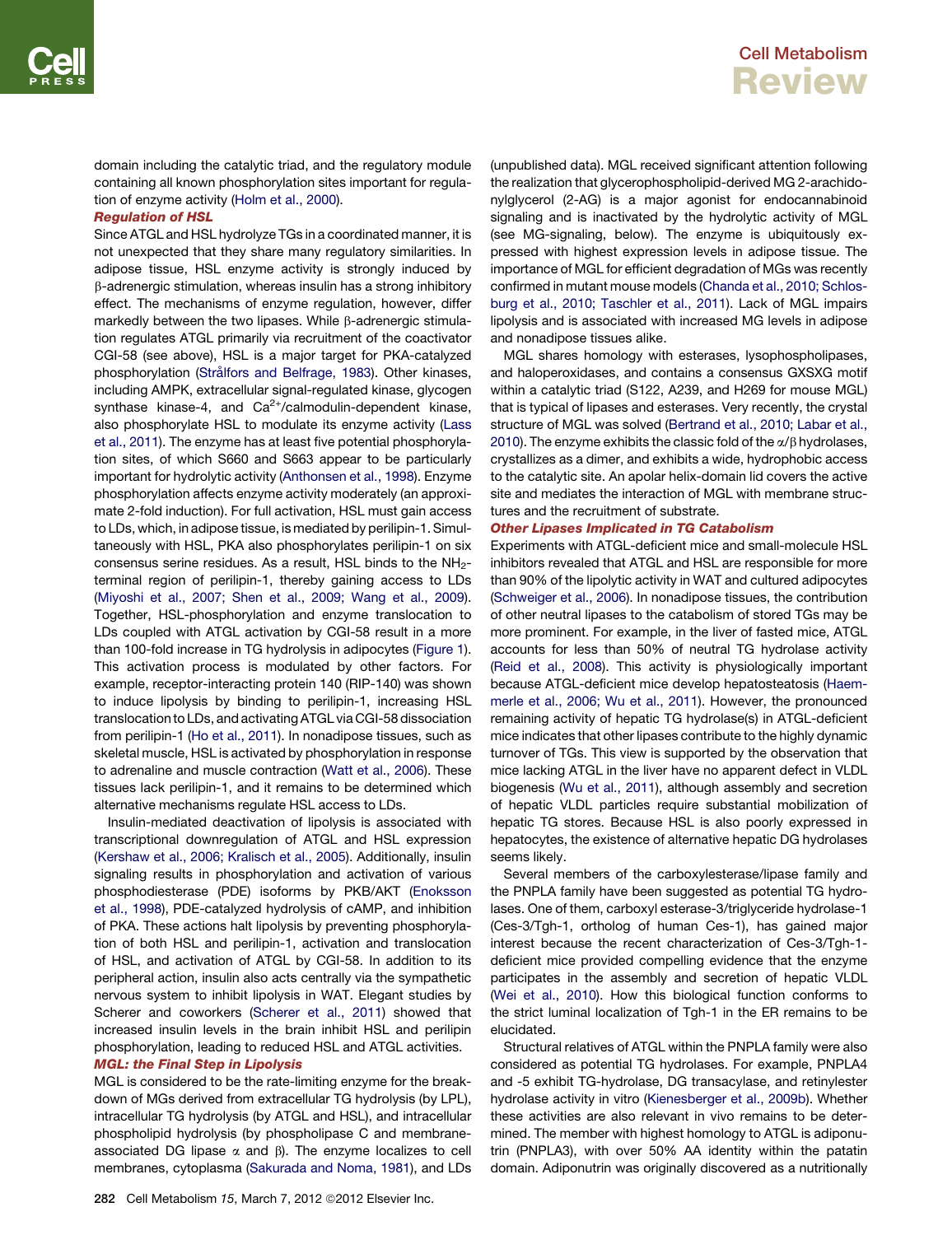regulated adipose-specific transcript of unknown function [\(Baulande et al., 2001\)](#page-9-0). Interest in adiponutrin increased tremendously when H. Hobbs and colleagues found a strong genetic association between a nonsynonymous AA change (I148M) in adiponutrin and susceptibility to develop nonalcoholic fatty liver disease (NAFLD) [\(Romeo et al., 2008](#page-11-0)). Several other groups confirmed and extended this important finding by showing robust associations of I148M with alcoholic- and nonalcoholic liver disease, hepatic fibrosis, and liver cirrhosis [\(Krawczyk](#page-10-0) [et al., 2011; Tian et al., 2010; Yuan et al., 2008\)](#page-10-0). The close similarity to ATGL as well as the presence of conserved structural motifs typical for lipases/esterases  $(\alpha-\beta-\alpha$  sandwich structure and the GXSXG motif within a catalytic dyad) suggest a lipase function for adiponutrin. In accordance with this assumption, several groups reported that adiponutrin acts as a TG hydrolase and additionally exhibits DG transacylase activity [\(He et al.,](#page-10-0) [2010; Huang et al., 2011; Jenkins et al., 2004; Lake et al.,](#page-10-0) [2005\)](#page-10-0). However, the expression profile generated in response to fasting/feeding and the induction of adiponutrin gene expression by SREBP1a/c and CHREBP argued against an in vivo role of adiponutrin in lipolysis ([Dubuquoy et al., 2011; He et al., 2010;](#page-10-0) [Kershaw et al., 2006; Lake et al., 2005\)](#page-10-0). Pinpointing the functional role of adiponutrin was also confounded when PNPLA3-deficient mice exhibited no detectable phenotype in lipid, lipoprotein, or energy metabolism [\(Basantani et al., 2011; Chen et al., 2010\)](#page-9-0). Overexpression of the I148M variant of adiponutrin caused TG accumulation [\(He et al., 2010\)](#page-10-0), whereas overexpression of wild-type adiponutrin in the liver created no obvious phenotype [\(He et al., 2010\)](#page-10-0). Overall, the biochemical and (patho)physiological function of adiponutrin remains unclear.

#### Autophagy and Acid Lipolysis

In addition to classical lipolysis by extralysosomal neutral lipases, TGs and cholesteryl esters can also be hydrolyzed by LAL. LAL is thought to catabolize primarily lipoprotein-associated lipids subsequent to their receptor-mediated endocytosis and fusion with lysosomes. Accordingly, the contribution of LAL activity to lipolysis of intracellular LDs was not considered relevant. Given the lysosomal localization of LAL, it was not intuitively obvious how lipids from LDs would enter lysosomes. Addressing this, Singh and colleagues reported compelling evidence linking lipolysis to macroautophagy ([Singh et al.,](#page-12-0) [2009a](#page-12-0)). Macroautophagy is a lysosomal pathway that degrades superfluous or damaged organelles as well as cytoplasmic inclusions, such as misfolded protein aggregates [\(Levine and](#page-11-0) [Kroemer, 2008\)](#page-11-0). These cytoplasmic cargos are trapped inside double-membrane vesicles (autophagosomes) that ultimately fuse with lysosomes, where their contents are degraded. Subsequently, lipids and AA are released into the cytosol and contribute to energy and AA supply in times of starvation. Thus, along with lipolysis, macroautophagy is one of two conserved responses to organismal and cellular fasting.

Singh and coworkers ([Singh et al., 2009a\)](#page-12-0) found that, in addition to conventional neutral lipases, autophagy of LDs is required for fasting-induced lipolysis in murine liver and cultured hepatocytes. They showed that recruitment of microtubule-associated protein 1 light chain 3 (LC-3) and formation of a regional membrane through conjugation of autophagy-related protein 7 (Atg7) gives rise to double-membrane vesicles that engulf portions of cytoplasmic LDs (autolipophagosomes). The autolipophagosomes ultimately fuse with lysosomes, where their lipid content is degraded by LAL. Consistent with a role for lipoautophagy during starvation, Singh et al. found that deletion of Atg7 causes lipid accumulation in the liver. Chronic fat feeding impairs the autophagic removal of lipid stores in the liver, prompting excessive hepatic lipid deposition. Hotamisligil and colleagues ([Yang et al., 2010a\)](#page-12-0) strengthened these findings by showing that hepatic Atg7 expression is severely impaired in *ob/ob* mice, contributing to the hepatosteatosis in these animals. Liver fat accumulation was reduced by liver-specific restoration of Atg7 expression.

While the effects of autophagy in genetically obese mice and in mice fed high-fat diets seem consistent, a role for autophagy in lipid metabolism of normal mice remains controversial. First, autophagy appears to be predominantly relevant in the liver after abnormally long fasting periods. Normally, during shorter fasting periods the hepatic fat content increases due to the induction of adipose tissue lipolysis and increased FA supply to the liver. It is unlikely that autophagy would be induced under this condition. Consistent with this prediction, Hotamisligil and colleagues did not observe hepatic steatosis or changes in serum TG or FA levels in lean mice following siRNA-mediated suppression of Atg7, arguing that lipoautophagy is not involved ([Yang et al.,](#page-12-0) [2010a](#page-12-0)). Second, hepatosteatosis as a result of Atg7 deficiency was observed in some but not all studies. Although Atg7 deficiency leads to severe liver enlargement, it is controversial whether TGs accumulate. In fact, Uchiyama and colleagues reported that hepatic Atg7 deletion upon starvation inhibits LD formation both in vivo and in vitro, which leads to a lower hepatic TG content [\(Shibata et al., 2009, 2010\)](#page-12-0). Consistent with a role for LC3 in LD formation, RNAi-mediated suppression of LC3 expression prevented LD formation in a panel of different (hepatic and nonhepatic) cell lines. Interestingly, LC3 localized to the surface of LDs, and the authors argued that lipidation of LC3 by phosphatidylethanolamine (formation of LC3-II), which is the initial step in autophagosome formation during autophagy, is also required for LD formation. A potential role of autophagy in lipogenesis but not in lipolysis is consistent with the finding that external administration of FAs induces, rather than inhibits, autophagy when LDs are formed in the fasting liver ([Tang et al., 2011\)](#page-12-0).

A role for autophagy in lipogenesis also became evident from analysis of adipose tissue in Atg7-deficient mice. Assuming a lipolytic defect, we speculated that ablation of autophagy in adipocytes would result in an obese phenotype [\(Zechner and](#page-12-0) [Madeo, 2009](#page-12-0)). In contrast, however, adipose-specific knockout of Atg7 resulted in lean mice with reduced adipose mass, enhanced insulin sensitivity, and an elevated rate of  $\beta$ -oxidation [\(Singh et al., 2009b\)](#page-12-0). The adipocytes contained smaller, multilocular LDs and exhibited normal basal lipolysis. In line with this, inhibition of autophagy in cultured adipocytes using Atg7 siRNA blocked TG accumulation ([Singh et al., 2009b\)](#page-12-0). Taken together, these data argue for a currently poorly understood role of autophagy in the biogenesis of LDs. Interestingly, while adiposespecific Atg7-deficient mice display reduced WAT mass, BAT mass increases ([Baerga et al., 2009; Singh et al., 2009b\)](#page-9-0). Singh et al. argued that inhibition of white adipocyte differentiation may lead to a defect in lipogenesis or that blocked autophagy may promote WAT to BAT transdifferentiation.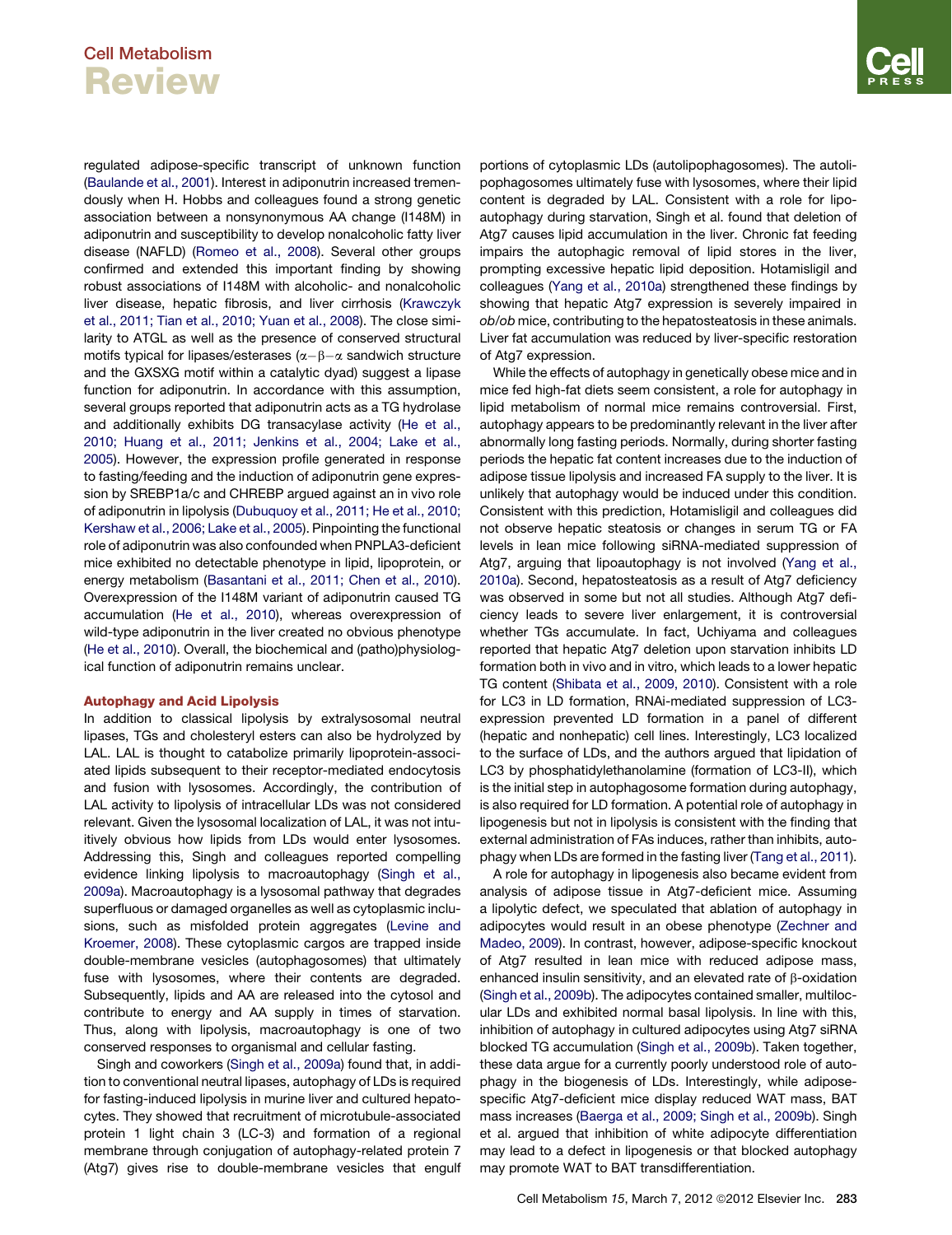In summary, autophagy may have pleiotropic roles in lipid metabolism depending on the cell- or tissue-type. In the liver, autophagy may contribute to lipolysis under a high-fat diet or prolonged fasting. Alternatively, autophagy may promote lipid accumulation under normal fasting conditions. In WAT, autophagy appears to be involved in adipocyte differentiation and lipogenesis but not in lipolysis. The role of autophagy in the breakdown of fat in other lipolytically active tissues, such as muscle, macrophages, and steroidogenic cells remains to be determined.

#### Lipolysis: A Role in Lipid-Mediated Signaling?

Textbook knowledge tells us that TGs are the most efficient way to store large amounts of FAs as an energy reserve. Consistent with this view, cellular LDs were long seen as a relatively inert storage depot for fat in adipose tissue that is mobilized at times of increased energy demand. This view changed when it was realized that 1) LDs are present in essentially all cell types, including those for which mere energy storage does not seem to be the main purpose; 2) LDs, particularly in nonadipose tissues, undergo very dynamic changes of formation and degradation; and 3) LDs represent a reservoir of bioactive lipids and lipid-derived hormones in adipose and nonadipose tissues.

A role for neutral lipid metabolism in signaling gained substantial interest when it was noted that increased cellular TG concentrations are strongly associated with insulin resistance in skeletal muscle and liver ([Cohen et al., 2011; Kelley et al., 2002\)](#page-9-0). The relatively inert nature of TGs makes it unlikely that they interfere directly with insulin signaling. The concept that TGs themselves are not the culprit was also supported by the so-called athletes' paradox. Endurance athletes accumulate more TGs in LDs of skeletal myocytes than do untrained individuals, yet their muscle is highly insulin-sensitive. Similarly, mice that lack ATGL accumulate large amounts of fat in numerous tissues (including skeletal muscle, cardiac muscle, liver, kidneys, and macrophages) but exhibit increased insulin sensitivity ([Haemmerle et al.,](#page-10-0) [2006; Kienesberger et al., 2009a](#page-10-0)). Increased insulin sensitivity is observed despite the fact that ATGL-deficiency leads to an insulin-secretion defect in pancreatic islets [\(Peyot et al., 2009](#page-11-0)). In humans, ATGL-deficiency leads to neutral lipid storage disease with myopathy (NLSDM), with a similar lipid phenotype as observed in ATGL-deficient mice ([Fischer et al., 2007](#page-10-0)). Patients lacking the ATGL coactivator CGI-58 not only develop neutral lipid storage disease but also exhibit a severe skin defect (neutral lipid storage disease with ichthyosis, NLSDI) (Lefèvre [et al., 2001](#page-11-0)). To date, defective pancreatic insulin production and alterations in insulin sensitivity have not been reported in patients with NLSDM or NLSDI. In conclusion, cellular TG content can be a marker of insulin resistance under certain physiological conditions but is not a regulator of insulin signaling.

### Lipolysis-Derived FAs and PPAR Signaling

Besides their powerful role as energy substrates and precursors of other lipids, FAs are directly involved in cellular signaling pathways and regulation of gene transcription. FAs or FA derivatives can bind to and activate members of the nuclear receptor family of transcription factors that control the expression of genes involved in lipid and energy homeostasis and inflammation. The best-studied FA-activated nuclear receptors are the PPARs. The PPAR family consists of four members:  $PPAR\alpha$ ,  $PPAR\gamma-1$ 



#### Figure 2. ATGL-Mediated Lipolysis Is Required for PPAR Signaling and OXPHOS

Fatty acids from exogenous or endogenous sources are activated to acyl-CoAs, which are subject to mitochondrial oxidation or TG formation. ATGLmediated lipolysis of TG generates lipolytic products (FA and DG), which may act directly (e.g., FA) or after conversion (e.g., DG to phospholipids) as ligands for nuclear receptors (for details see text). Activation of nuclear receptor PPAR<sub>a</sub> via lipolytic cleavage of TGs is required for normal mitochondrial function and OXPHOS. In ATGL-deficient mice, defective PPARa activation and OXPHOS can be restored by treatment with PPAR<sub>a</sub> agonists. ATGL, adipose triglyceride lipase; CD36, cluster of differentiation 36; DG, diacylglycerol; FA, fatty acid; FATP, fatty acid transport protein; LPL, lipoprotein lipase; OXPHOS, oxidative phosphorylation; PPAR<sub>a</sub>/<sub> $\delta$ </sub>, peroxisome proliferator-activated receptor alpha/delta; RA, retinoic acid; RXR, retinoid X receptor; TG, triacylglycerol.

and -2, and PPAR $\delta$  (also designated PPAR $\beta$ ). PPAR $\alpha$  and PPAR<sub>o</sub> are highly expressed in oxidative tissues and regulate genes involved in substrate delivery, substrate oxidation, and oxidative phosphorylation (OXPHOS). In contrast, PPAR $\gamma$  is more important in lipogenesis and lipid synthesis, with highest expression levels in WAT. The full transcriptional activity of PPARs requires the binding of cognate lipid ligands, heterodimerization with another nuclear receptor (retinoid-X receptor, RXR), and interaction with a number of transcriptional coactivators, including PPAR $\gamma$  coactivator-1 (PGC-1). In addition to FAs, other lipid ligands also have been described to activate PPARs, such as acyl-CoAs, glycerol-phospholipids, and eicosanoids.

FAs involved in signaling originate from import of exogenous FAs (from circulating FA-albumin complexes or from LPL-mediated hydrolysis of plasma VLDL and chylomicrons) or from endogenous de novo synthesis. Recently it was shown that neither source of FA can generate PPAR ligands directly; rather, a cycle of FA esterification and rehydrolysis is required [\(Haem](#page-10-0)[merle et al., 2011](#page-10-0)) (Figure 2). As a consequence, lipolysisimpaired ATGL-deficient mice exhibit a severe defect in PPARa signaling in oxidative tissues such as liver [\(Ong et al., 2011](#page-11-0)), macrophages ([Chandak et al., 2010](#page-9-0)), and BAT ([Ahmadian](#page-9-0) [et al., 2011](#page-9-0)). The most dramatic phenotype is observed in cardiac muscle ([Haemmerle et al., 2011\)](#page-10-0). The reduced expression of PPAR $\alpha$  target genes in ATGL knockout animals causes severe mitochondrial dysfunction, decreased rates of substrate oxidation and OXPHOS, massive cardiac lipid accumulation, and lethal cardiomyopathy within a few months after birth. HSL deficiency is also associated with moderately decreased PPARa target-gene expression but does not generate a comparable cardiac phenotype, indicating the specific importance of ATGL activity in the generation of PPARa ligands or ligand precursors.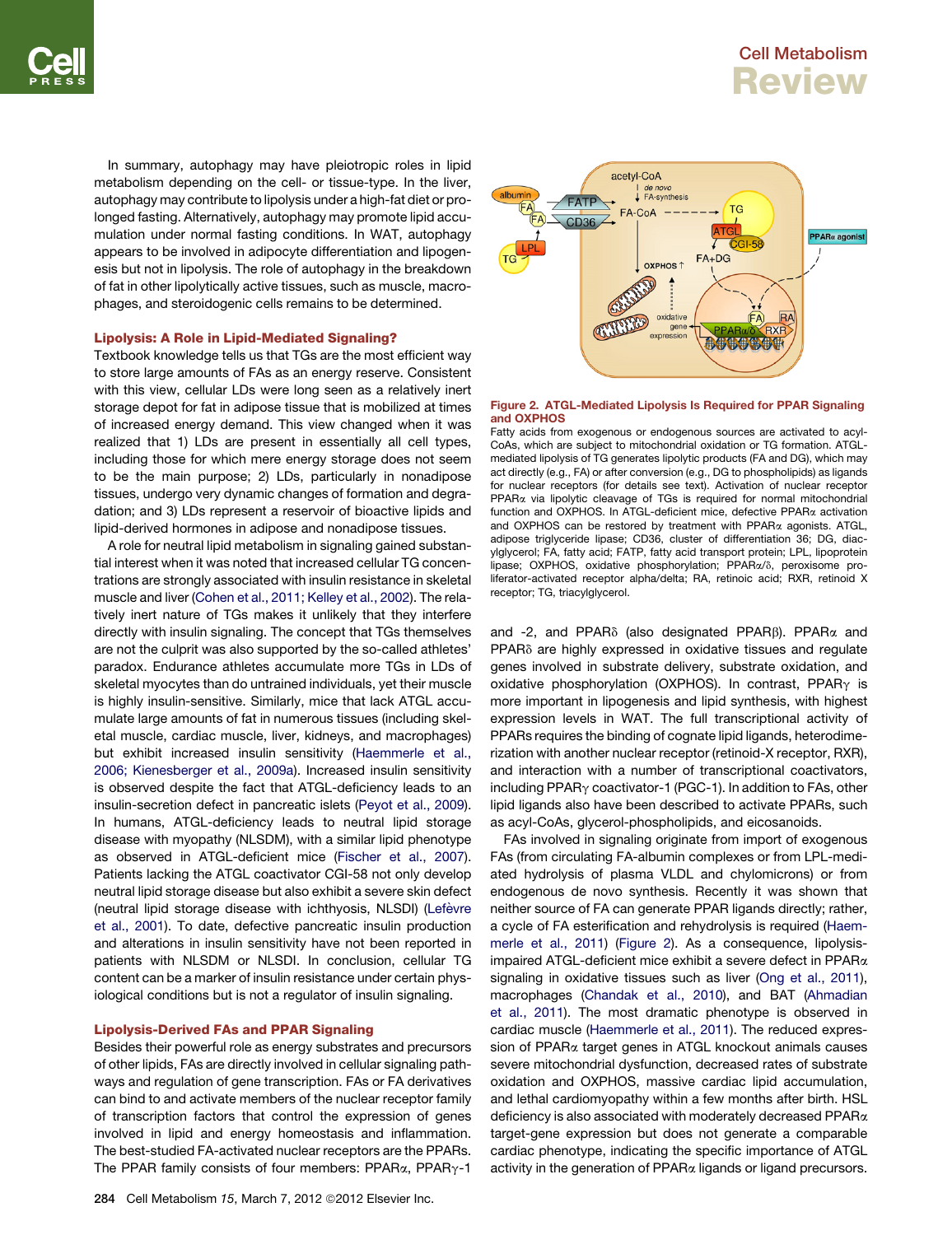<span id="page-6-0"></span>NLSDM or NLSDI in humans due to the deficiency of ATGL or CGI-58, respectively, may also lead to reduced PPARa signaling and defective OXPHOS. Although not proven experimentally, this assumption stems from the finding that NLSDM patients also develop systemic TG accumulation and cardiomyopathy. In many patients, this condition is lethal if they do not undergo heart transplantation [\(Hirano et al., 2008](#page-10-0)). Importantly, at least in mice, the mitochondrial defect can be prevented by application of PPARa activators, such as Wy16453 or fenofibrate [\(Haemmerle et al., 2011\)](#page-10-0). Treatment of ATGL-deficient mice leads to increased PPARa signaling, disappearance of cardiac steatosis, and improved mitochondrial function and OXPHOS, as well as prolonged survival. Whether pharmacological PPARa activation will also be beneficial for patients with NLSDM is currently not known but remains a promising possibility.

In addition to the instrumental role of ATGL in  $PPAR\alpha$  signaling, the enzyme may also affect PPAR $\gamma$  function. Festuccia et al. [\(Festuccia et al., 2006](#page-10-0)) showed that rosiglitazone-mediated  $PPAR<sub>Y</sub>$  activation and lipid accumulation are associated with increased lipolysis in WAT of rats and that increased lipolysis was due to induction of ATGL and MGL. Although it seems counterintuitive that lipolysis is induced during increased TG synthesis, it is conceivable that this step is required to promote  $PPAR<sub>Y</sub>$ -activated expression of lipogenic genes. Moreover, the fact that HSL-deficiency also leads to downregulation of  $PPAR<sub>Y</sub>$ target-gene expression in WAT [\(Shen et al., 2011; Zimmermann](#page-12-0) [et al., 2003](#page-12-0)) suggests that lipolysis is involved in PPAR $\gamma$  signaling.

#### Lipolysis-Derived FAs and Insulin Signaling

It is well established that both plasma and cellular FA concentrations correlate positively with increased insulin resistance [\(Boden and Shulman, 2002](#page-9-0)). Several mechanisms are discussed. Increased cellular concentrations of nonesterified FAs, particularly palmitate, can drive the synthesis of lipotoxic lipids such as ceramides, which interfere with functional insulin signaling [\(Summers,](#page-12-0) [2010\)](#page-12-0). Additionally, FAs can directly or indirectly—via increased production of reactive oxygen species—activate redox-sensitive serine kinases, which, in turn, inactivate the insulin response [\(Vallerie and Hotamisligil, 2010\)](#page-12-0). Yet, not all FA species seem to have the same inhibitory effect on insulin signaling. Whereas palmitate consistently decreases the insulin response, palmitoleate actually enhances the insulin signal in liver and muscle [\(Cao et al., 2008\)](#page-9-0). Palmitoleate is mostly generated by de novo synthesis in adipose tissue. Its effects on insulin signaling in liver and muscle suggest that this FA is a lipokine with endocrine function. Additionally, it is conceivable that hepatic palmitoleate also contributes to insulin sensitization in a paracrine fashion. Whether lipolysis contributes to the generation of palmitoleate or other FAs with a downstream effect on insulin signaling requires additional studies. ATGL-deficient mice have low plasma FA concentrations and are highly insulin-sensitive, arguing for a protective role of reduced lipolysis and low FA levels. Whether low plasma FAs in HSL-deficient mice also affect insulin sensitivity is controversial [\(Mulder et al., 2003; Park et al., 2005; Voshol et al., 2003\)](#page-11-0).

### Lipolysis-Derived DGs Are Unlikely to Affect **PKC Signaling**

The potential of DGs to act as second messengers was discovered approximately 50 years ago when researchers realized that



#### Figure 3. Lipolysis and Lipid Signaling

Lipid intermediates involved in cellular signaling are generated by anabolic and catabolic reactions in distinct cellular compartments. 1,2-DGs, the ligands of conventional and novel PKCs, are formed at the plasma membrane by PLC-mediated degradation of PIP2. This reaction also generates IP3, a signaling molecule, which leads to  $Ca<sup>2+</sup>$  efflux from the ER. De novo synthesis of 1,2-DGs at the ER may also contribute to PKC activation. FAs are ligands for nuclear receptors. They are generated by de novo synthesis or hydrolysis of neutral lipids or phospholipids. 2-AG is an important MG involved in endocannabinoid signaling. It originates from membrane-associated phospholipid hydolysis by PLCs and the subsequent hydrolysis of DGs by DAGLs. The contribution of TG hydrolysis by ATGL and HSL to cellular 2-AG concentrations is not known. The 2-AG signal is inactivated by MGL. AGPAT, acyl-CoA acylglycerol-3-phosphate acyltransferase; 2-AG, 2-arachidonoylglycerol; ATGL, adipose triglyceride lipase; DAGL, diacylglycerol lipase; DG, diacylglycerol; 11, 2-DG, diacyl-*sn*1,2-glycerol, DGAT, acyl-CoA: diacylglycerol acyltransferase; FA, fatty acid; G, glycerol; G3P, glycerol-3-phosphate; GPAT, glycerol-3-phosphate acyltransferase; HSL, hormone-sensitive lipase; IP3, inositol-1,4,5-trisphosphate; LPA, lysophosphatidic acid; MG, monoacylglycerol; MGL, monoglyceride lipase; PA, phosphatidic acid; PAPase, PA phosphohydrolase; PIP2, phosphatidylinositol 4,5-bisphosphate; PKC, protein kinase C; PLC, phospholipase C; TG, triacylglycerol.

DGs affect many metabolic and mitogenic activities via activation of protein kinase-C (PKC). Metabolic regulation involves suppression of insulin signaling via phosphorylation of insulin receptor substrate-1, leading to insulin resistance in muscle and liver [\(Samuel et al., 2010\)](#page-11-0). Only one DG stereoisomer, 1,2-diacyl-*sn*-glycerols (1,2-DGs), is able to activate PKCs, whereas the others, 1,3-diacyl-*sn*-glycerols (1,3-DGs) and 2,3-diacyl-*sn*-glycerols (2,3-DGs), lack this bioactivity [\(Boni](#page-9-0) [and Rando, 1985](#page-9-0)). 1,2-DGs activate conventional and novel PKC isoforms after recruitment of the enzymes to the plasma membrane by receptor of activated C kinase (RACK) proteins (Turban [and Hajduch, 2011\)](#page-12-0). Accordingly, both stereo-specific and location-specific preconditions are required for DGs to activate PKCs. Three potential sources exist for the generation of 1,2-DGs (Figure 3). Classical signaling 1,2-DGs derive from phospholipase C (PLC)-mediated hydrolysis of phosphatidylinositol-4,5-phosphate in the plasma membrane. Vertebrates have 13 isoforms of PLC grouped within 6 isotypes. Both products of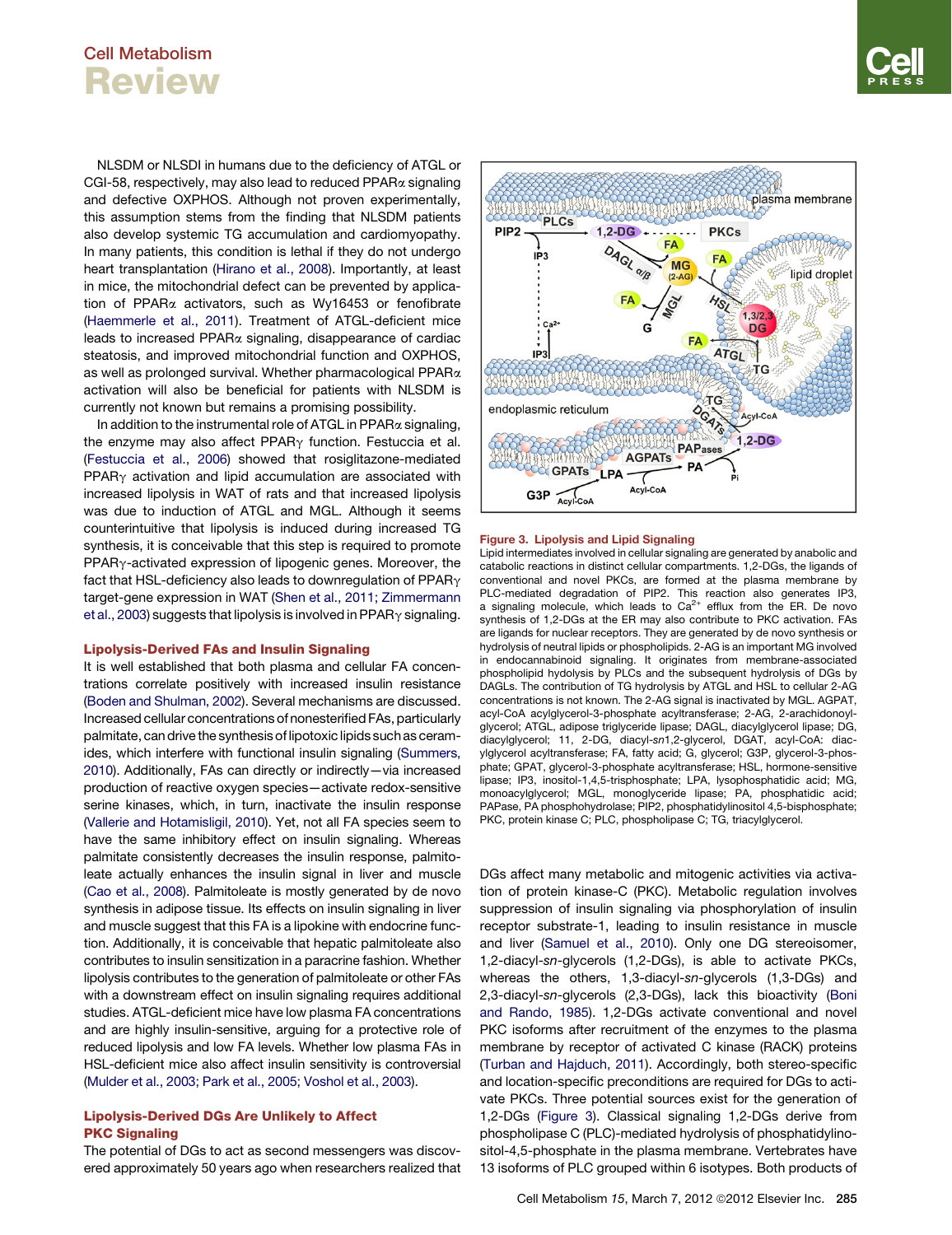the enzymatic reaction, 1,2-DGs and inositol-1,4,5-phosphate (IP<sub>3</sub>), are potent second messengers. Whereas 1,2-DGs remain plasma membrane-associated,  $IP_3$  dissociates and induces  $Ca<sup>2+</sup>$  release from the ER, which is required in addition to 1,2-DGs for activation of conventional PKCs.

Although PLCs generate the ''correct'' stereoisomer (1,2-DGs) in the ''correct'' cellular location for PKC activation, it remains controversial whether other cellular sources also contribute to the production of signaling 1,2-DGs. De novo synthesis via dual acylation of sn-glycerol-3-phosphate by acyl-CoA glycerol-3-phosphate acyltransferases (GPATs) and acyl-CoA acylglycerol-3-phosphate acyltransferases (AGPATs), and subsequent dephosphorylation of phosphatidic acid by phosphatidic acid phosphohydrolases (PAPases) also leads to the formation of 1,2-DGs [\(Figure 3\)](#page-6-0). However, this pathway of DG synthesis is restricted to ER membranes. Accordingly, a model proposing activation of PKC by ER-associated 1,2-DGs needs to include PKC localization to the ER or contact sites between the plasma membrane and the ER membrane.

The third potential source of DGs derives from the lipolysis of LD-associated TGs by ATGL [\(Figure 3\)](#page-6-0). The stereospecificity of ATGL has not been reported. However, our unpublished observations showed that the enzyme preferentially hydrolyzes *sn*-1 and *sn*-2 ester bonds but not *sn*-3 esters. This indicates that ATGL generates 1,3-DGs and 2,3-DGs but not 1,2-DGs. In accordance with the subsequent hydrolysis of 1,3-DGs and 2,3-DGs by HSL, this enzyme has a stereo-preference for the hydrolysis of FAs in the *sn*-3 position of DGs [\(Rodriguez et al.,](#page-11-0) [2010](#page-11-0)). In TGs, HSL preferably hydrolyses *sn*-1(3) ester bonds ([Fredrikson and Belfrage, 1983\)](#page-10-0). Therefore, neither the ATGL nor the HSL reaction generate 1,2-DGs on LDs. Additionally, it is questionable whether LD-associated DGs would dissociate from LDs to participate in the recruitment and activation of PKC at the plasma membrane. From all this, it seems unlikely that lipolytically generated DGs act as signaling mediators.

In a recent review, Shulman and colleagues [\(Samuel et al.,](#page-11-0) [2010](#page-11-0)) summarized numerous animal and human studies providing evidence that cellular DG concentrations account for the development of lipid-induced insulin resistance in type 2 diabetes, lipodystrophy, and other conditions. Consistent with this hypothesis, mice lacking DG-kinase- $\delta$ , the major enzyme that inactivates the DG signal, have increased DG levels and increased insulin resistance ([Chibalin et al., 2008](#page-9-0)). However, considering the structural complexity of DG species and their localization in different cellular compartments, a general correlation between total cellular DG concentrations and insulin resistance seems unlikely. This is supported by studies where increased total cellular DG concentrations in mutant mouse models were not associated with insulin resistance. For example, HSL-deficient mice accumulate large amounts of DGs in adipose and many nonadipose tissues due to defective DG catabolism. Yet, most studies agree that this does not lead to PKC hyperactivation or a severely defective insulin response ([Mulder et al., 2003; Park et al., 2005; Voshol et al., 2003](#page-11-0)). Similarly, CGI-58 silencing in the liver leads to increased DG levels, but normal (chow diet) or increased (high-fat diet) glucose tolerance and insulin sensitivity ([Brown et al., 2010\)](#page-9-0).

Taken together, determination of the specific 1,2-DG concentrations in the plasma membrane may provide a more reliable predictor for lipid-induced, PKC-mediated insulin resistance than total cellular DG concentrations.

#### Monoacylglycerol Signaling and Lipolysis

The signaling potential of MGs was recognized when it was found that the phospholipid-derived MG 2-AG activates cannabinoid receptors (CBR), thereby regulating food intake, lipid metabolism, and energy homeostasis. The endocannabinoid system (ECS) refers to a group of neuromodulatory lipids (endocannabinoids, ECs), two G protein-coupled receptors (CBR1 and CBR2), and enzymes involved in the synthesis and degradation of ECs ([Di Marzo, 2009\)](#page-9-0). The best-characterized ECs are N-arachidonoyl ethanolamine (AEA, anandamide) and 2-AG. Their biological effect is mimicked by  $\Delta^9$ -tetrahydrocannabinol (THC), the major psychoactive component of marijuana. The ECS regulates a diverse spectrum of physiological processes, including motor function, pain, appetite, cognition, emotional behavior, and immunity. In the nervous system, 2-AG acts as a retrograde messenger, inhibiting presynaptic neurotransmitter release [\(Alger and Kim, 2011](#page-9-0)). It is produced postsynaptically and traverses the synaptic cleft to stimulate presynaptic CBR1. Subsequently, 2-AG is internalized into the presynaptic terminal and inactivated by the MGL reaction, forming glycerol and arachidonic acid. The ECS is active in neurons and nonneuronal cells such as immune cells, hepatocytes, and adipocytes. Treatment of obese patients with the CBR1-antagonist rimonabant ([Christopoulou and Kiortsis,](#page-9-0) [2011\)](#page-9-0) and studies with animal models lacking CBR1 revealed that blockade of the ECS reduces food intake, decreases lipogenesis, and increases energy consumption. Conversely, an overactive ECS has a central orexigenic effect and reduces energy expenditure, promoting lipid deposition in peripheral tissues like the liver and WAT ([Cota, 2008](#page-9-0)). Because of these biological effects, the ECS has been linked to the pathogenesis of metabolic diseases. Obese patients may have an overactive ECS, which stimulates appetite and promotes lipid deposition [\(Perkins and Davis, 2008\)](#page-11-0).

It is generally assumed that signaling 2-AG originates from the degradation of glycerophospholipids containing arachidonic acid in the *sn*-2 position [\(Figure 3\)](#page-6-0). Various isoforms of PLC generate 1,2-DGs (see above), which are subsequently hydrolyzed by DG lipase (DAGL) to 2-AG. Whether HSL also participates in the hydrolysis of plasma membrane-associated 1,2-DGs to generate 2-AG is not known. Current evidence suggests that at least two isoforms of DAGL (DAGL $\alpha$  and DAGL $\beta$ ) exist in the brain and liver [\(Bisogno et al., 2003\)](#page-9-0). Mice lacking  $DAGL\alpha$  exhibit a substantial decrease in brain and spinal cord 2-AG levels, whereas  $DAGL\beta$  appears to be more important in peripheral tissues, such as the liver ([Gao et al., 2010\)](#page-10-0). Whether the catabolism of arachidonic acid-containing TGs in LDs by ATGL and HSL also contributes to the cellular 2-AG and arachidonic acid pool is not known.

Recent studies using an MGL-specific small-molecule inhibitor (JZL184) and MGL knockout mice provided compelling evidence that MGL is the major enzyme in the degradation of 2-AG and other MGs esterified with long-chain FAs [\(Chanda](#page-9-0) [et al., 2010; Schlosburg et al., 2010; Taschler et al., 2011](#page-9-0)). Animals lacking MGL or mice treated with JZL184 show abnormally high amounts of various MG species in the brain and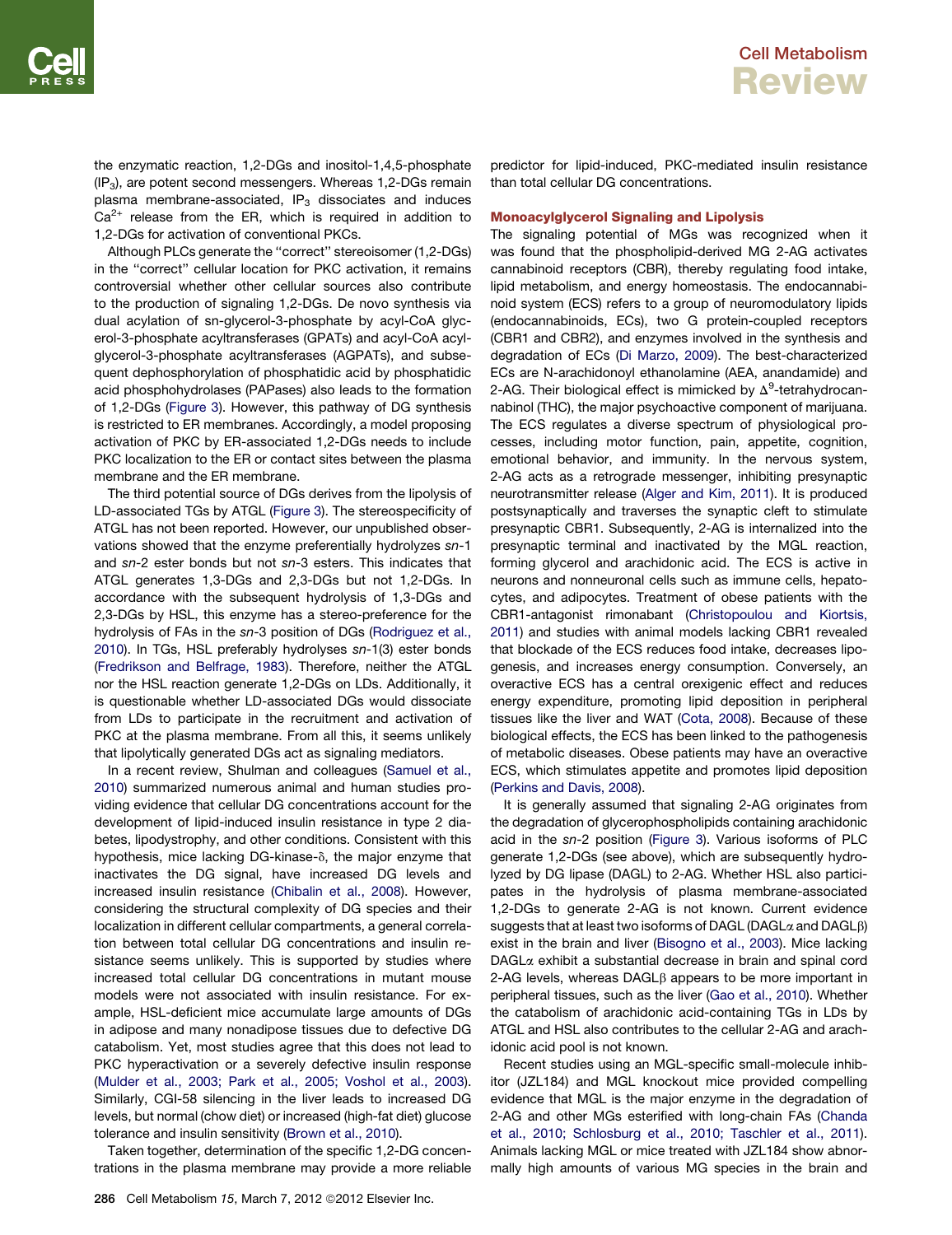peripheral tissues. In the brain, lack of MGL activity leads to a more than 20-fold increase in 2-AG, suggesting that MGL-deficiency could lead to hyperactivation of the ECS. Indeed, JZL184 treatment of mice provoked cannabimimetic effects in mice, including analgesia, hypothermia, and hypomotility ([Long et al.,](#page-11-0) [2009\)](#page-11-0). However, genetic ablation of MGL in mice did not result in a hyperactive ECS or any obvious phenotype. This surprising observation was explained by desensitization of brain CBR1 leading to functional antagonism, and highlights the important role of 2-AG as a retrograde neurotransmitter ([Chanda et al.,](#page-9-0) [2010; Schlosburg et al., 2010\)](#page-9-0). Obviously, increased brain 2-AG concentrations provoke counter-regulatory mechanisms similar to those observed when animals are chronically fed CBR agonists ([Lichtman and Martin, 2005](#page-11-0)).

Although MGL-deficiency in mice does not produce cannabimimetic effects, the lack of MGL activity substantially affects lipolysis and metabolism in adipose tissue and nonadipose tissues ([Taschler et al., 2011](#page-12-0)). MGL deficiency results in the accumulation of MGs and a reduction of circulating TG and glycerol levels in fasted animals. Unexpectedly, and in contrast to the proposed role of the ECS in obesity-related metabolic diseases, MGL knockout mice exhibit improved insulin sensitivity and glucose tolerance when fed a high-fat diet. The cause for this finding may be complex, considering that MGL-deficiency is associated with desensitized CBRs. Investigation of mice lacking MGL, specifically in the brain or peripheral tissues, should help to unravel the question of whether central or peripheral effects cause attenuation of insulin resistance.

### Lipolysis in the Cell Cycle, Cancer, and Cachexia: A Question of Lipid Signaling?

The first observation to indicate that lipolysis is linked to efficient cell-cycle progression was reported in the yeast *S. cerevisiae.* Yeast expresses three TG lipases of the patatin domain-containing family termed Tgl3 to 5 [\(Czabany et al., 2007\)](#page-9-0). Tgl4 is a functional ortholog of mammalian ATGL [\(Kurat et al., 2006](#page-10-0)). Deletion of Tgl3 and Tgl4 abolishes virtually all cellular TG lipase activity and causes a marked delay of entry into the cell division cycle of starved cells upon refeeding [\(Kurat et al., 2009](#page-10-0)). Tgl4 is activated via phosphorylation by the cyclin-dependent kinase Cdk1/Cdc28 (ortholog of mammalian Cdc2). Concomitantly, Cdk1/Cdc28 inhibits lipogenesis by phosphorylation of phosphatidic acid phosphohydrolase (Pah1). This suggests that TG levels oscillate during the cell-division cycle to either deposit de novo synthesized FAs in TGs or, conversely, to provide FAs during phases of increased demand. Tgl4 phosphorylation and activation occur at the G1/S transition of the cell-division cycle, which coincides with bud emergence and requires increased amounts of membrane lipids. Pah1 phosphorylation and inactivation occur at the G2/M transition of the cell cycle, indicating that a window exists during the cell cycle in which both the initial step of lipogenesis and lipolysis may operate in parallel. This is feasible because both activities are confined to different organelles, namely the ER and LDs, respectively. The specific checkpoint proteins that regulate cell-cycle progression in response to lipolysis are currently unknown. Recent evidence shows that the synthesis of phosphatidylinositol (PI), a precursor for signaling molecules in cell-cycle regulation in yeast (e.g.,  $IP_3$  and inositol-containing ceramides), strongly depends on intact lipolysis [\(Gaspar et al., 2011](#page-10-0)). Thus, cell cycle-regulated TG lipolysis may provide critical precursors for signaling molecules for cell division.

A highly interesting study recently demonstrated that MGL promotes the oncogenic properties of mammalian cancer cells [\(Nomura et al., 2010\)](#page-11-0). The authors demonstrated that overexpression or disruption of MGL activity increased or decreased, respectively, the proliferation of cancer cells, and that MGL is highly expressed in aggressive tumor cell lines or primary tumors. The study also provided evidence that MGL influences tumor proliferation by metabolic effects rather than by CBRdependent mechanisms. The lack of MGL reduced cellular nonesterified FA concentrations. Growth of tumor cells in response to MGL-knockdown was not impaired after addition of exogenous nonesterified FAs or in mice fed a high-fat diet. This led to the conclusion that MGL affects the concentration of FA-derived tumorigenic lipid metabolites, such as LPA and PGE<sub>2</sub>. Although the involved lipid signal(s) requires identification, these studies clearly designate MGL as an interesting target for cancer therapy.

Lipolytic signaling may also be causally involved in the pathogenesis of cancer-associated cachexia (CAC). In a recent study, Das et al. [\(Das et al., 2011](#page-9-0)) demonstrated that ATGL-deficient mice are protected against tumor-induced loss of adipose tissue and skeletal muscle. HSL-deficient mice were also protected, although to a lesser degree. ATGL-deficient mice maintained body weight and composition despite increased circulating factors that induce lipolysis, muscle proteolysis, and apoptosis (e.g., TNFa, interleukin-6, and zinc-a-glycoprotein 1). This suggests that lipolysis is integrated in a signal transduction network that eventually leads to the loss of adipose tissue and muscle. This view is also consistent with the observation that the activity of lipolytic enzymes and release of FAs and glycerol are increased in adipose tissue of cancer patients with cachexia (Agustsson et al., 2007; Das et al., 2011; Rydén et al., 2008). The nature of the lipolytic signal involved is currently unknown. It is also unclear whether the signal originates from lipolysis in one tissue (such as adipose tissue) and promotes wasting in an endocrine manner or whether wasting requires autonomous lipolysis in all tissues that are affected by wasting. Although the underlying mechanism is not yet defined, this study suggests that inhibition of lipolysis may help to prevent cachexia in patients with cancer or other chronic diseases.

### **Conclusion**

Recent discoveries of enzymes and regulatory factors have led to a revision of our perception of lipolysis. The complexity of the process and its regulation are still only partially understood. Additionally, we have just begun to address the role of lipolytic products and intermediates in cellular signaling. Important topics for future investigations include: 1) better understanding of the biochemical factors and processes that coordinately regulate the lipolytic machinery in response to hormonal activators and inhibitors, 2) the physiological function of lipolysis in numerous nonadipose tissues and the tissue-specific differences in lipolytic mechanisms, and 3) the characterization of lipolytic signals and the molecular mechanisms of their effects on gene transcription, the cell cycle, and cell growth. The recent examples of lipases affecting tumor proliferation or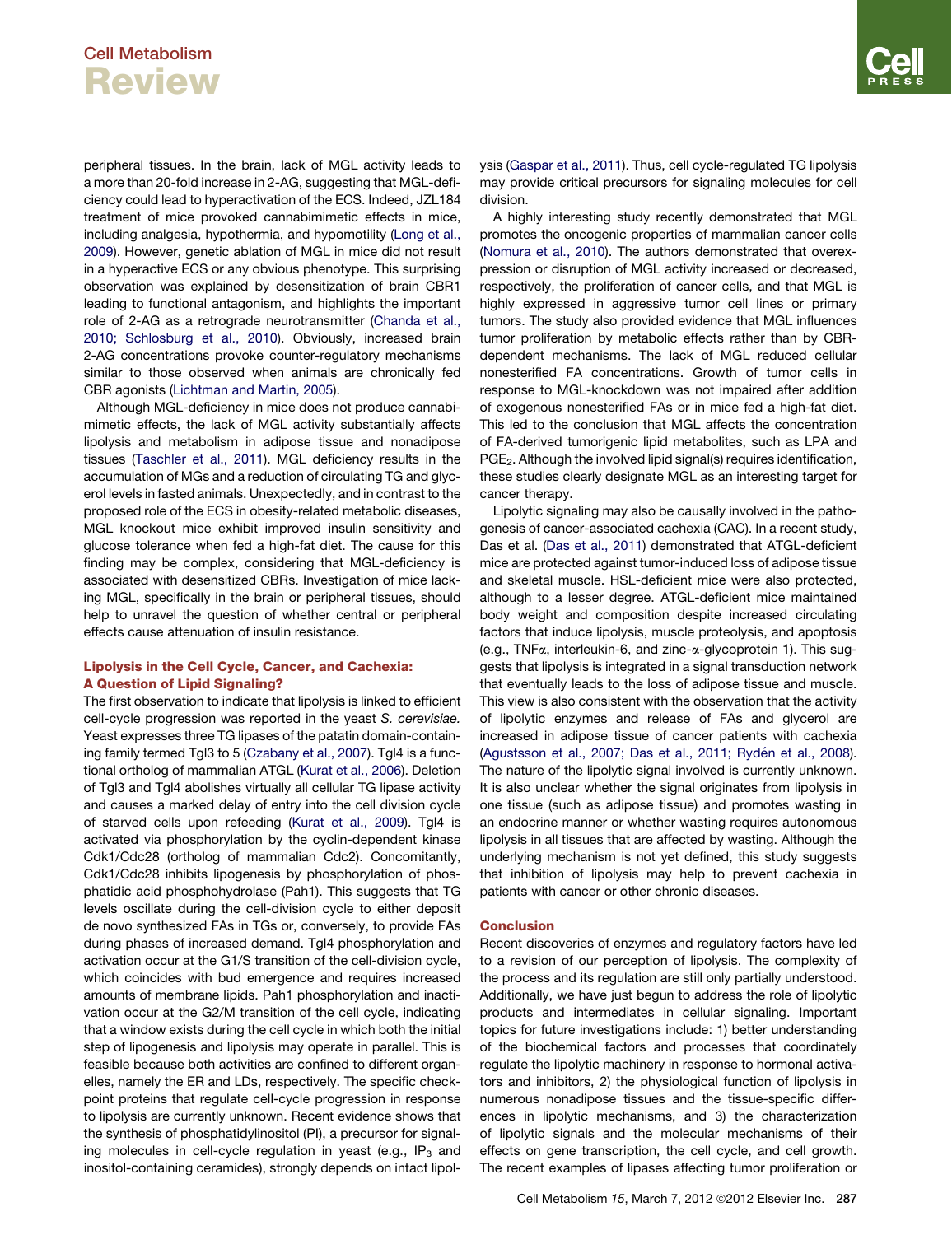

<span id="page-9-0"></span>cancer-associated cachexia emphasize the potential importance of lipolysis in human disease.

#### ACKNOWLEDGMENTS

This work was supported by the grants P20602, P18434, P21296, F30 SFB LIPOTOX, the Doktoratskollegs W901 and W1226, and the Wittgenstein Award Z136, which are funded by the Austrian Science Foundation. Funding was also provided by the grant ''GOLD: Genomics Of Lipid-associated Disorders,'' which is part of the Austrian Genome Project ''GEN-AU: Genome Research in Austria'' funded by the Austrian Ministry of Science and Research and the FFG. Additional support was obtained from the European commission grant agreements no. 202272 (LipidomicNet), the City of Graz and the Province of Styria. We thank Dr. Ellen Zechner, Mag. Caroline Schober-Trummler, and Mag. Dr. Tarek Mustafa for careful and critical reading of the manuscript.

#### **REFERENCES**

Agustsson, T., Rydén, M., Hoffstedt, J., van Harmelen, V., Dicker, A., Laurencikiene, J., Isaksson, B., Permert, J., and Arner, P. (2007). Mechanism of increased lipolysis in cancer cachexia. Cancer Res. *67*, 5531–5537.

Ahmadian, M., Abbott, M.J., Tang, T., Hudak, C.S., Kim, Y., Bruss, M., Hellerstein, M.K., Lee, H.Y., Samuel, V.T., Shulman, G.I., et al. (2011). Desnutrin/ ATGL is regulated by AMPK and is required for a brown adipose phenotype. Cell Metab. *13*, 739–748.

Alger, B.E., and Kim, J. (2011). Supply and demand for endocannabinoids. Trends Neurosci. *34*, 304–315.

Anthonsen, M.W., Rönnstrand, L., Wernstedt, C., Degerman, E., and Holm, C. (1998). Identification of novel phosphorylation sites in hormone-sensitive lipase that are phosphorylated in response to isoproterenol and govern activation properties in vitro. J. Biol. Chem. *273*, 215–221.

Baerga, R., Zhang, Y., Chen, P.H., Goldman, S., and Jin, S. (2009). Targeted deletion of autophagy-related 5 (atg5) impairs adipogenesis in a cellular model and in mice. Autophagy *5*, 1118–1130.

Balser, W.A. (1882). Ueber Fettnekrose, eine zuweilen tödtliche Krankheit des Menschen. Virchows Arch. *90*, 520–535.

Bartz, R., Zehmer, J.K., Zhu, M., Chen, Y., Serrero, G., Zhao, Y., and Liu, P. (2007). Dynamic activity of lipid droplets: protein phosphorylation and GTPmediated protein translocation. J. Proteome Res. *6*, 3256–3265.

Basantani, M.K., Sitnick, M.T., Cai, L., Brenner, D.S., Gardner, N.P., Li, J.Z., Schoiswohl, G., Yang, K., Kumari, M., Gross, R.W., et al. (2011). Pnpla3/Adiponutrin deficiency in mice does not contribute to fatty liver disease or metabolic syndrome. J. Lipid Res. *52*, 318–329.

Baulande, S., Lasnier, F., Lucas, M., and Pairault, J. (2001). Adiponutrin, a transmembrane protein corresponding to a novel dietary- and obesity-linked mRNA specifically expressed in the adipose lineage. J. Biol. Chem. *276*, 33336–33344.

Bell, M., Wang, H., Chen, H., McLenithan, J.C., Gong, D.W., Yang, R.Z., Yu, D., Fried, S.K., Quon, M.J., Londos, C., and Sztalryd, C. (2008). Consequences of lipid droplet coat protein downregulation in liver cells: abnormal lipid droplet metabolism and induction of insulin resistance. Diabetes *57*, 2037–2045.

Beller, M., Sztalryd, C., Southall, N., Bell, M., Jäckle, H., Auld, D.S., and Oliver, B. (2008). COPI complex is a regulator of lipid homeostasis. PLoS Biol. *6*, e292.

Bernard, C. (1856). Mémoire sur le pancréas et sur la role du suc pancréatique dans les phénomèmes digestifs particulièrement dans la digestion des matières grasses neutres (Paris: Academie des Sciences).

Bertrand, T., Augé, F., Houtmann, J., Rak, A., Vallée, F., Mikol, V., Berne, P.F., Michot, N., Cheuret, D., Hoornaert, C., and Mathieu, M. (2010). Structural basis for human monoglyceride lipase inhibition. J. Mol. Biol. *396*, 663–673.

Bezaire, V., Mairal, A., Ribet, C., Lefort, C., Girousse, A., Jocken, J., Laurencikiene, J., Anesia, R., Rodriguez, A.M., Ryden, M., et al. (2009). Contribution of adipose triglyceride lipase and hormone-sensitive lipase to lipolysis in hMADS adipocytes. J. Biol. Chem. *284*, 18282–18291.

Bisogno, T., Howell, F., Williams, G., Minassi, A., Cascio, M.G., Ligresti, A., Matias, I., Schiano-Moriello, A., Paul, P., Williams, E.J., et al. (2003). Cloning

288 Cell Metabolism 15, March 7, 2012 ©2012 Elsevier Inc.

of the first sn1-DAG lipases points to the spatial and temporal regulation of endocannabinoid signaling in the brain. J. Cell Biol. *163*, 463–468.

Boden, G., and Shulman, G.I. (2002). Free fatty acids in obesity and type 2 diabetes: defining their role in the development of insulin resistance and beta-cell dysfunction. Eur. J. Clin. Invest. *32* (*Suppl 3* ), 14–23.

Boni, L.T., and Rando, R.R. (1985). The nature of protein kinase C activation by physically defined phospholipid vesicles and diacylglycerols. J. Biol. Chem. *260*, 10819–10825.

Borg, M.L., Andrews, Z.B., Duh, E.J., Zechner, R., Meikle, P.J., and Watt, M.J. (2011). Pigment epithelium-derived factor regulates lipid metabolism via adipose triglyceride lipase. Diabetes *60*, 1458–1466.

Brown, J.M., Betters, J.L., Lord, C., Ma, Y., Han, X., Yang, K., Alger, H.M., Melchior, J., Sawyer, J., Shah, R., et al. (2010). CGI-58 knockdown in mice causes hepatic steatosis but prevents diet-induced obesity and glucose intolerance. J. Lipid Res. *51*, 3306–3315.

Cao, H., Gerhold, K., Mayers, J.R., Wiest, M.M., Watkins, S.M., and Hotamisligil, G.S. (2008). Identification of a lipokine, a lipid hormone linking adipose tissue to systemic metabolism. Cell *134*, 933–944.

Chakrabarti, P., English, T., Shi, J., Smas, C.M., and Kandror, K.V. (2010). Mammalian target of rapamycin complex 1 suppresses lipolysis, stimulates lipogenesis, and promotes fat storage. Diabetes *59*, 775–781.

Chakrabarti, P., English, T., Karki, S., Qiang, L., Tao, R., Kim, J., Luo, Z., Farmer, S.R., and Kandror, K.V. (2011). SIRT1 controls lipolysis in adipocytes via FOXO1-mediated expression of ATGL. J. Lipid Res. *52*, 1693–1701.

Chanda, P.K., Gao, Y., Mark, L., Btesh, J., Strassle, B.W., Lu, P., Piesla, M.J., Zhang, M.Y., Bingham, B., Uveges, A., et al. (2010). Monoacylglycerol lipase activity is a critical modulator of the tone and integrity of the endocannabinoid system. Mol. Pharmacol. *78*, 996–1003.

Chandak, P.G., Radovic, B., Aflaki, E., Kolb, D., Buchebner, M., Fröhlich, E.,<br>Magnes, C., Sinner, F., Haemmerle, G., Zechner, R., et al. (2010). Efficient phagocytosis requires triacylglycerol hydrolysis by adipose triglyceride lipase. J. Biol. Chem. *285*, 20192–20201.

Chen, W., Chang, B., Li, L., and Chan, L. (2010). Patatin-like phospholipase domain-containing 3/adiponutrin deficiency in mice is not associated with fatty liver disease. Hepatology *52*, 1134–1142.

Chibalin, A.V., Leng, Y., Vieira, E., Krook, A., Björnholm, M., Long, Y.C.,<br>Kotova, O., Zhong, Z., Sakane, F., Steiler, T., et al. (2008). Downregulation of diacylglycerol kinase delta contributes to hyperglycemia-induced insulin resistance. Cell *132*, 375–386.

Christopoulou, F.D., and Kiortsis, D.N. (2011). An overview of the metabolic effects of rimonabant in randomized controlled trials: potential for other cannabinoid 1 receptor blockers in obesity. J. Clin. Pharm. Ther. *36*, 10–18.

Chung, C., Doll, J.A., Gattu, A.K., Shugrue, C., Cornwell, M., Fitchev, P., and Crawford, S.E. (2008). Anti-angiogenic pigment epithelium-derived factor regulates hepatocyte triglyceride content through adipose triglyceride lipase (ATGL). J. Hepatol. *48*, 471–478.

Cohen, J.C., Horton, J.D., and Hobbs, H.H. (2011). Human fatty liver disease: old questions and new insights. Science *332*, 1519–1523.

Cota, D. (2008). Role of the endocannabinoid system in energy balance regulation and obesity. Front. Horm. Res. *36*, 135–145.

Czabany, T., Athenstaedt, K., and Daum, G. (2007). Synthesis, storage and degradation of neutral lipids in yeast. Biochim. Biophys. Acta *1771*, 299–309.

Das, S.K., Eder, S., Schauer, S., Diwoky, C., Temmel, H., Guertl, B., Gorkiewicz, G., Tamilarasan, K.P., Kumari, P., Trauner, M., et al. (2011). Adipose triglyceride lipase contributes to cancer-associated cachexia. Science *333*, 233–238.

Daval, M., Diot-Dupuy, F., Bazin, R., Hainault, I., Viollet, B., Vaulont, S., Hajduch, E., Ferré, P., and Foufelle, F. (2005). Anti-lipolytic action of AMPactivated protein kinase in rodent adipocytes. J. Biol. Chem. *280*, 25250– 25257.

Di Marzo, V. (2009). The endocannabinoid system: its general strategy of action, tools for its pharmacological manipulation and potential therapeutic exploitation. Pharmacol. Res. *60*, 77–84.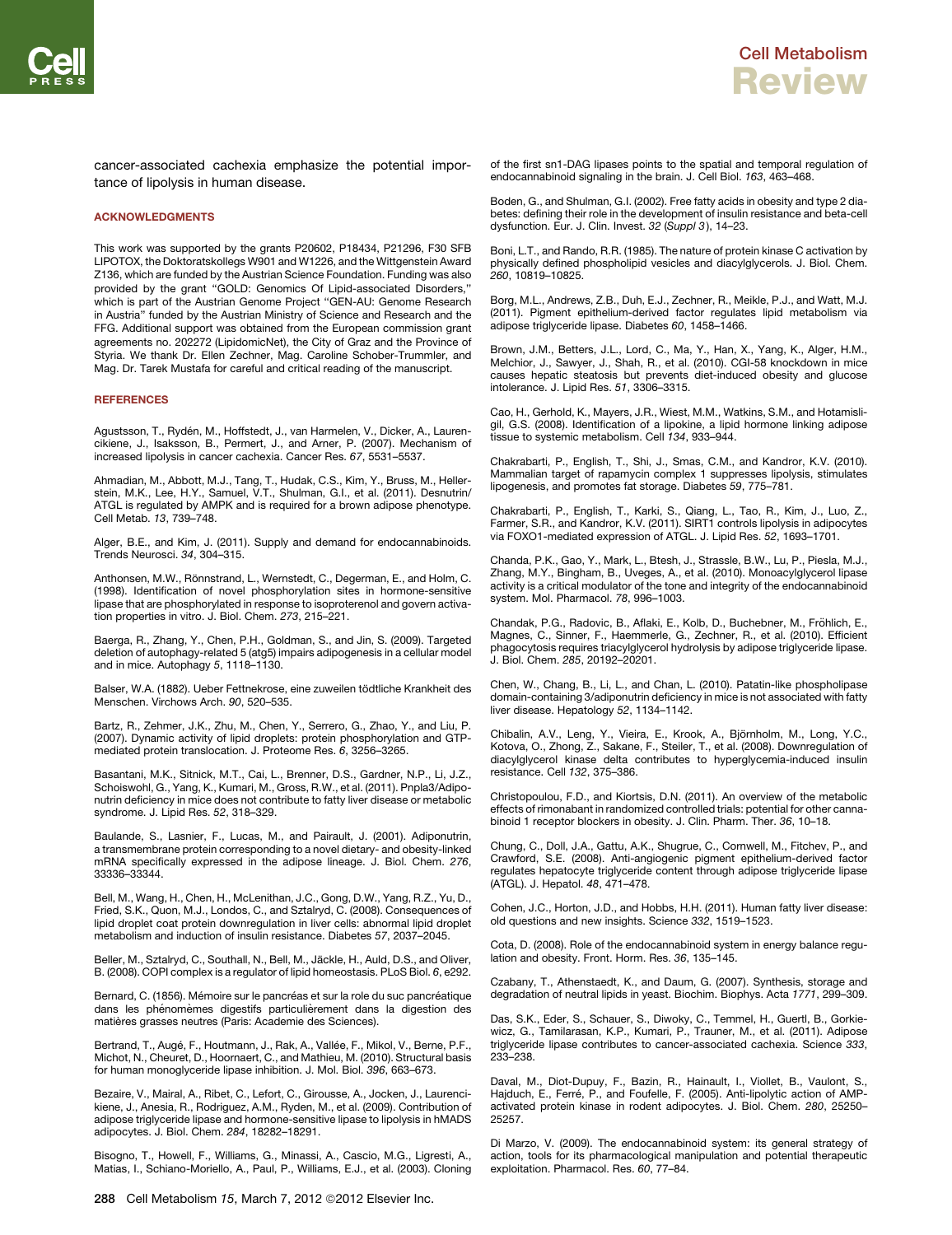<span id="page-10-0"></span>Dubuquoy, C., Robichon, C., Lasnier, F., Langlois, C., Dugail, I., Foufelle, F., Girard, J., Burnol, A.F., Postic, C., and Moldes, M. (2011). Distinct regulation of adiponutrin/PNPLA3 gene expression by the transcription factors ChREBP and SREBP1c in mouse and human hepatocytes. J. Hepatol. *55*, 145–153.

Duncan, R.E., Wang, Y., Ahmadian, M., Lu, J., Sarkadi-Nagy, E., and Sul, H.S. (2010). Characterization of desnutrin functional domains: critical residues for triacylglycerol hydrolysis in cultured cells. J. Lipid Res. *51*, 309–317.

Ellong, E.N., Soni, K.G., Bui, Q.T., Sougrat, R., Golinelli-Cohen, M.P., and Jackson, C.L. (2011). Interaction between the triglyceride lipase ATGL and the Arf1 activator GBF1. PLoS ONE *6*, e21889.

Enoksson, S., Degerman, E., Hagström-Toft, E., Large, V., and Arner, P. (1998). Various phosphodiesterase subtypes mediate the in vivo antilipolytic effect of insulin on adipose tissue and skeletal muscle in man. Diabetologia *41*, 560–568.

Festuccia, W.T., Laplante, M., Berthiaume, M., Gélinas, Y., and Deshaies, Y. (2006). PPARgamma agonism increases rat adipose tissue lipolysis, expression of glyceride lipases, and the response of lipolysis to hormonal control. Diabetologia *49*, 2427–2436.

Filleur, S., Nelius, T., de Riese, W., and Kennedy, R.C. (2009). Characterization of PEDF: a multi-functional serpin family protein. J. Cell. Biochem. *106*, 769–775.

Fischer, J., Lefèvre, C., Morava, E., Mussini, J.M., Laforêt, P., Negre-Salvayre, A., Lathrop, M., and Salvayre, R. (2007). The gene encoding adipose triglyceride lipase (PNPLA2) is mutated in neutral lipid storage disease with myopathy. Nat. Genet. *39*, 28–30.

Flexner, S. (1897). On the Occurrence of the Fat-Splitting Ferment in Peritoneal Fat Necroses and the Histology of These Lesions. J. Exp. Med. *2*, 413–425.

Fredrikson, G., and Belfrage, P. (1983). Positional specificity of hormonesensitive lipase from rat adipose tissue. J. Biol. Chem. *258*, 14253–14256.

Fredrikson, G., Tornqvist, H., and Belfrage, P. (1986). Hormone-sensitive lipase and monoacylglycerol lipase are both required for complete degradation of adipocyte triacylglycerol. Biochim. Biophys. Acta *876*, 288–293.

Gaidhu, M.P., Fediuc, S., Anthony, N.M., So, M., Mirpourian, M., Perry, R.L., and Ceddia, R.B. (2009). Prolonged AICAR-induced AMP-kinase activation promotes energy dissipation in white adipocytes: novel mechanisms integrating HSL and ATGL. J. Lipid Res. *50*, 704–715.

Gandotra, S., Lim, K., Girousse, A., Saudek, V., O'Rahilly, S., and Savage, D.B. (2011). Human frameshift mutations affecting the carboxyl terminus of perilipin increase lipolysis by failing to sequester the adipose triglyceride lipase (ATGL) coactivator, AB-hydrolase containing 5 (ABHD5). J Biol Chem. *286*, 34998– 35006.

Gao, Y., Vasilyev, D.V., Goncalves, M.B., Howell, F.V., Hobbs, C., Reisenberg, M., Shen, R., Zhang, M.Y., Strassle, B.W., Lu, P., et al. (2010). Loss of retrograde endocannabinoid signaling and reduced adult neurogenesis in diacylglycerol lipase knock-out mice. J. Neurosci. *30*, 2017–2024.

Gaspar, M.L., Hofbauer, H.F., Kohlwein, S.D., and Henry, S.A. (2011). Coordination of storage lipid synthesis and membrane biogenesis: evidence for cross-talk between triacylglycerol metabolism and phosphatidylinositol synthesis. J. Biol. Chem. *286*, 1696–1708.

Gauthier, M.S., Miyoshi, H., Souza, S.C., Cacicedo, J.M., Saha, A.K., Greenberg, A.S., and Ruderman, N.B. (2008). AMP-activated protein kinase is activated as a consequence of lipolysis in the adipocyte: potential mechanism and physiological relevance. J. Biol. Chem. *283*, 16514–16524.

Ghosh, A.K., Ramakrishnan, G., and Rajasekharan, R. (2008). YLR099C (ICT1) encodes a soluble Acyl-CoA-dependent lysophosphatidic acid acyltransferase responsible for enhanced phospholipid synthesis on organic solvent stress in Saccharomyces cerevisiae. J. Biol. Chem. *283*, 9768–9775.

Granneman, J.G., Moore, H.P., Krishnamoorthy, R., and Rathod, M. (2009). Perilipin controls lipolysis by regulating the interactions of AB-hydrolase containing 5 (Abhd5) and adipose triglyceride lipase (Atgl). J. Biol. Chem. *284*, 34538–34544.

Granneman, J.G., Moore, H.P., Mottillo, E.P., Zhu, Z., and Zhou, L. (2011). Interactions of perilipin-5 (Plin5) with adipose triglyceride lipase. J. Biol. Chem. *286*, 5126–5135.

Guo, Y., Walther, T.C., Rao, M., Stuurman, N., Goshima, G., Terayama, K., Wong, J.S., Vale, R.D., Walter, P., and Farese, R.V. (2008). Functional genomic screen reveals genes involved in lipid-droplet formation and utilization. Nature *453*, 657–661.

Haemmerle, G., Zimmermann, R., Hayn, M., Theussl, C., Waeg, G., Wagner, E., Sattler, W., Magin, T.M., Wagner, E.F., and Zechner, R. (2002). Hormonesensitive lipase deficiency in mice causes diglyceride accumulation in adipose tissue, muscle, and testis. J. Biol. Chem. *277*, 4806–4815.

Haemmerle, G., Lass, A., Zimmermann, R., Gorkiewicz, G., Meyer, C., Rozman, J., Heldmaier, G., Maier, R., Theussl, C., Eder, S., et al. (2006). Defective lipolysis and altered energy metabolism in mice lacking adipose triglyceride lipase. Science *312*, 734–737.

Haemmerle, G., Moustafa, T., Woelkart, G., Buttner, S., Schmidt, A., van de Weijer, T., Hesselink, M., Jaeger, D., Kienesberger, P.C., Zierler, K., et al. (2011). ATGL-mediated fat catabolism regulates cardiac mitochondrial function via PPAR-alpha and PGC-1. Nat Med. *17*, 1076–1085.

He, S., McPhaul, C., Li, J.Z., Garuti, R., Kinch, L., Grishin, N.V., Cohen, J.C. and Hobbs, H.H. (2010). A sequence variation (I148M) in PNPLA3 associated with nonalcoholic fatty liver disease disrupts triglyceride hydrolysis. J. Biol. Chem. *285*, 6706–6715.

Hirano, K., Ikeda, Y., Zaima, N., Sakata, Y., and Matsumiya, G. (2008). Triglyceride deposit cardiomyovasculopathy. N. Engl. J. Med. *359*, 2396–2398.

Ho, P.C., Chuang, Y.S., Hung, C.H., and Wei, L.N. (2011). Cytoplasmic receptor-interacting protein 140 (RIP140) interacts with perilipin to regulate lipolysis. Cell. Signal. *23*, 1396–1403.

Holm, C., Osterlund, T., Laurell, H., and Contreras, J.A. (2000). Molecular mechanisms regulating hormone-sensitive lipase and lipolysis. Annu. Rev. Nutr. *20*, 365–393.

Holst, L.S., Langin, D., Mulder, H., Laurell, H., Grober, J., Bergh, A., Mohrenweiser, H.W., Edgren, G., and Holm, C. (1996). Molecular cloning, genomic organization, and expression of a testicular isoform of hormone-sensitive lipase. Genomics *35*, 441–447.

Huang, Y., Cohen, J.C., and Hobbs, H.H. (2011). Expression and characterization of a PNPLA3 isoform (I148M) associated with nonalcoholic fatty liver disease. J. Biol Chem. *286*, 37085–37093.

Jenkins, C.M., Mancuso, D.J., Yan, W., Sims, H.F., Gibson, B., and Gross, R.W. (2004). Identification, cloning, expression, and purification of three novel human calcium-independent phospholipase A2 family members possessing triacylglycerol lipase and acylglycerol transacylase activities. J. Biol. Chem. *279*, 48968–48975.

Kelley, D.E., Goodpaster, B.H., and Storlien, L. (2002). Muscle triglyceride and insulin resistance. Annu. Rev. Nutr. *22*, 325–346.

Kershaw, E.E., Hamm, J.K., Verhagen, L.A., Peroni, O., Katic, M., and Flier, J.S. (2006). Adipose triglyceride lipase: function, regulation by insulin, and comparison with adiponutrin. Diabetes *55*, 148–157.

Kienesberger, P.C., Lee, D., Pulinilkunnil, T., Brenner, D.S., Cai, L., Magnes, C., Koefeler, H.C., Streith, I.E., Rechberger, G.N., Haemmerle, G., et al. (2009a). Adipose triglyceride lipase deficiency causes tissue-specific changes in insulin signaling. J. Biol. Chem. *284*, 30218–30229.

Kienesberger, P.C., Oberer, M., Lass, A., and Zechner, R. (2009b). Mammalian patatin domain containing proteins: a family with diverse lipolytic activities involved in multiple biological functions. J. Lipid Res. Suppl. *50*, S63–S68.

Kralisch, S., Klein, J., Lossner, U., Bluher, M., Paschke, R., Stumvoll, M., and Fasshauer, M. (2005). Isoproterenol, TNFalpha, and insulin downregulate adipose triglyceride lipase in 3T3-L1 adipocytes. Mol. Cell. Endocrinol. *240*, 43–49.

Krawczyk, M., Grünhage, F., Zimmer, V., and Lammert, F. (2011). Variant adiponutrin (PNPLA3) represents a common fibrosis risk gene: non-invasive elastography-based study in chronic liver disease. J. Hepatol. *55*, 299–306.

Kurat, C.F., Natter, K., Petschnigg, J., Wolinski, H., Scheuringer, K., Scholz, H., Zimmermann, R., Leber, R., Zechner, R., and Kohlwein, S.D. (2006). Obese yeast: triglyceride lipolysis is functionally conserved from mammals to yeast. J. Biol. Chem. *281*, 491–500.

Kurat, C.F., Wolinski, H., Petschnigg, J., Kaluarachchi, S., Andrews, B., Natter, K., and Kohlwein, S.D. (2009). Cdk1/Cdc28-dependent activation of the major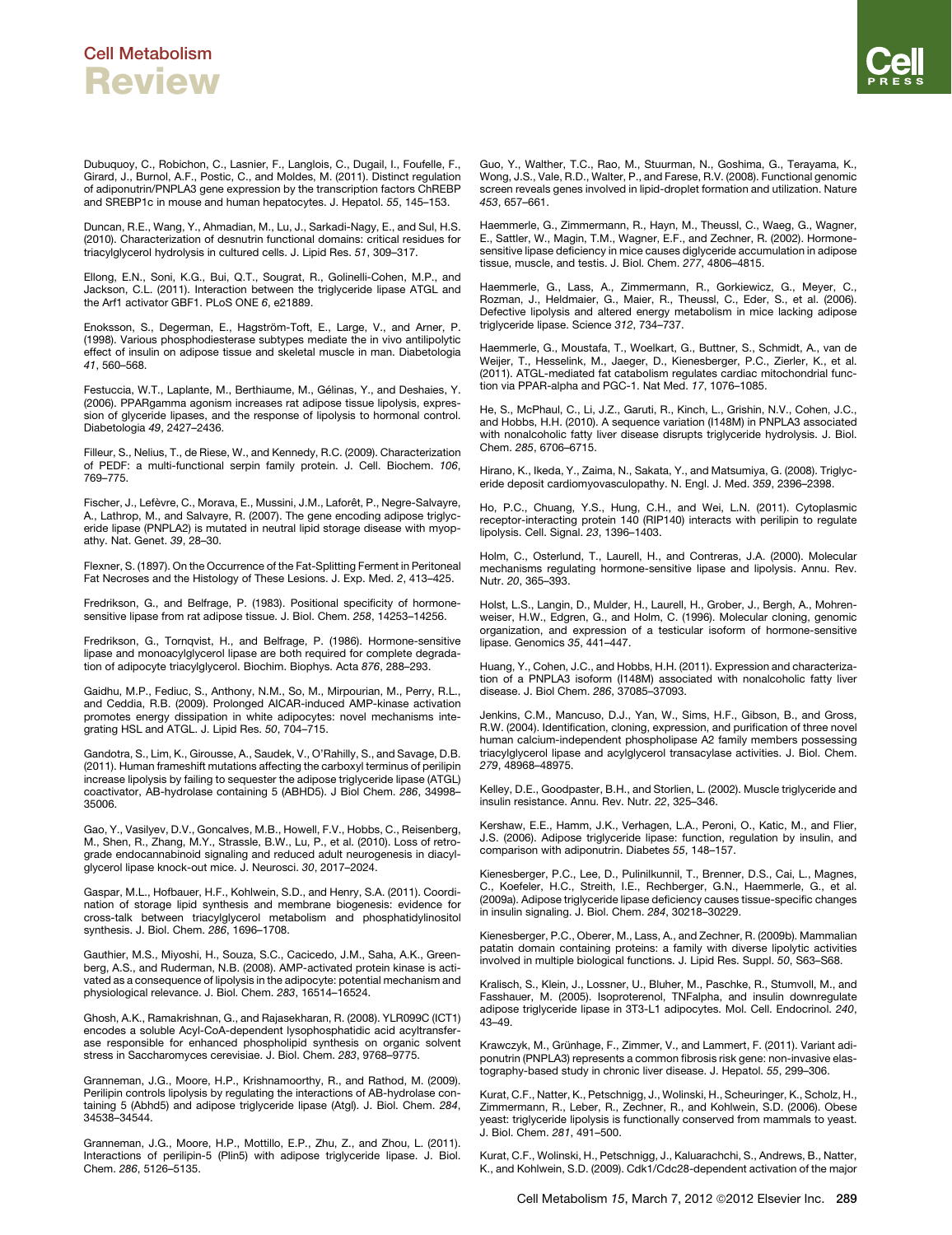<span id="page-11-0"></span>triacylglycerol lipase Tgl4 in yeast links lipolysis to cell-cycle progression. Mol. Cell *33*, 53–63.

Labar, G., Bauvois, C., Borel, F., Ferrer, J.L., Wouters, J., and Lambert, D.M. (2010). Crystal structure of the human monoacylglycerol lipase, a key actor in endocannabinoid signaling. ChemBioChem *11*, 218–227.

Lake, A.C., Sun, Y., Li, J.L., Kim, J.E., Johnson, J.W., Li, D., Revett, T., Shih, H.H., Liu, W., Paulsen, J.E., and Gimeno, R.E. (2005). Expression, regulation, and triglyceride hydrolase activity of Adiponutrin family members. J. Lipid Res. *46*, 2477–2487.

Langerhans, R. (1890). Über multiple Fettgewebsnekrose. Virchows Arch. 122, 252–270.

Langin, D., Laurell, H., Holst, L.S., Belfrage, P., and Holm, C. (1993). Gene organization and primary structure of human hormone-sensitive lipase: possible significance of a sequence homology with a lipase of Moraxella TA144, an antarctic bacterium. Proc. Natl. Acad. Sci. USA *90*, 4897–4901.

Lass, A., Zimmermann, R., Haemmerle, G., Riederer, M., Schoiswohl, G., Schweiger, M., Kienesberger, P., Strauss, J.G., Gorkiewicz, G., and Zechner, R. (2006). Adipose triglyceride lipase-mediated lipolysis of cellular fat stores is activated by CGI-58 and defective in Chanarin-Dorfman Syndrome. Cell Metab. *3*, 309–319.

Lass, A., Zimmermann, R., Oberer, M., and Zechner, R. (2011). Lipolysis a highly regulated multi-enzyme complex mediates the catabolism of cellular fat stores. Prog. Lipid Res. *50*, 14–27.

Lefèvre, C., Jobard, F., Caux, F., Bouadjar, B., Karaduman, A., Heilig, R., Lakhdar, H., Wollenberg, A., Verret, J.L., Weissenbach, J., et al. (2001). Mutations in CGI-58, the gene encoding a new protein of the esterase/lipase/ thioesterase subfamily, in Chanarin-Dorfman syndrome. Am. J. Hum. Genet. *69*, 1002–1012.

Levine, B., and Kroemer, G. (2008). Autophagy in the pathogenesis of disease. Cell *132*, 27–42.

Lichtman, A.H., and Martin, B.R. (2005). Cannabinoid tolerance and dependence. Handb Exp Pharmacol. *168*, 691–717.

Listenberger, L.L., Ostermeyer-Fay, A.G., Goldberg, E.B., Brown, W.J., and Brown, D.A. (2007). Adipocyte differentiation-related protein reduces the lipid droplet association of adipose triglyceride lipase and slows triacylglycerol turnover. J. Lipid Res. *48*, 2751–2761.

Long, J.Z., Li, W., Booker, L., Burston, J.J., Kinsey, S.G., Schlosburg, J.E., Pavón, F.J., Serrano, A.M., Selley, D.E., Parsons, L.H., et al. (2009). Selective blockade of 2-arachidonoylglycerol hydrolysis produces cannabinoid behavioral effects. Nat. Chem. Biol. *5*, 37–44.

Lu, X., Yang, X., and Liu, J. (2010). Differential control of ATGL-mediated lipid droplet degradation by CGI-58 and G0S2. Cell Cycle *9*, 2719–2725.

Miyoshi, H., Perfield, J.W., 2nd, Souza, S.C., Shen, W.J., Zhang, H.H., Stancheva, Z.S., Kraemer, F.B., Obin, M.S., and Greenberg, A.S. (2007). Control of adipose triglyceride lipase action by serine 517 of perilipin A globally regulates protein kinase A-stimulated lipolysis in adipocytes. J. Biol. Chem. *282*, 996–1002.

Montero-Moran, G., Caviglia, J.M., McMahon, D., Rothenberg, A., Subramanian, V., Xu, Z., Lara-Gonzalez, S., Storch, J., Carman, G.M., and Brasaemle, D.L. (2010). CGI-58/ABHD5 is a coenzyme A-dependent lysophosphatidic acid acyltransferase. J. Lipid Res. *51*, 709–719.

Mulder, H., Sörhede-Winzell, M., Contreras, J.A., Fex, M., Ström, K., Ploug, T., Galbo, H., Arner, P., Lundberg, C., Sundler, F., et al. (2003). Hormone-sensitive lipase null mice exhibit signs of impaired insulin sensitivity whereas insulin secretion is intact. J. Biol. Chem. *278*, 36380–36388.

Narbonne, P., and Roy, R. (2009). Caenorhabditis elegans dauers need LKB1/AMPK to ration lipid reserves and ensure long-term survival. Nature *457*, 210–214.

Nomura, D.K., Long, J.Z., Niessen, S., Hoover, H.S., Ng, S.W., and Cravatt, B.F. (2010). Monoacylglycerol lipase regulates a fatty acid network that promotes cancer pathogenesis. Cell *140*, 49–61.

Notari, L., Baladron, V., Aroca-Aguilar, J.D., Balko, N., Heredia, R., Meyer, C., Notario, P.M., Saravanamuthu, S., Nueda, M.L., Sanchez-Sanchez, F., et al. (2006). Identification of a lipase-linked cell membrane receptor for pigment epithelium-derived factor. J. Biol. Chem. *281*, 38022–38037.

Ong, K.T., Mashek, M.T., Bu, S.Y., Greenberg, A.S., and Mashek, D.G. (2011). Adipose triglyceride lipase is a major hepatic lipase that regulates triacylglycerol turnover and fatty acid signaling and partitioning. Hepatology *53*, 116–126.

Osuga, J., Ishibashi, S., Oka, T., Yagyu, H., Tozawa, R., Fujimoto, A., Shionoiri, F., Yahagi, N., Kraemer, F.B., Tsutsumi, O., and Yamada, N. (2000). Targeted disruption of hormone-sensitive lipase results in male sterility and adipocyte hypertrophy, but not in obesity. Proc. Natl. Acad. Sci. USA *97*, 787–792.

Park, S.Y., Kim, H.J., Wang, S., Higashimori, T., Dong, J., Kim, Y.J., Cline, G., Li, H., Prentki, M., Shulman, G.I., et al. (2005). Hormone-sensitive lipase knockout mice have increased hepatic insulin sensitivity and are protected from short-term diet-induced insulin resistance in skeletal muscle and heart. Am. J. Physiol. Endocrinol. Metab. *289*, E30–E39.

Perkins, J.M., and Davis, S.N. (2008). Endocannabinoid system overactivity and the metabolic syndrome: prospects for treatment. Curr. Diab. Rep. *8*, 12–19.

Peyot, M.L., Guay, C., Latour, M.G., Lamontagne, J., Lussier, R., Pineda, M., Ruderman, N.B., Haemmerle, G., Zechner, R., Joly, E., et al. (2009). Adipose triglyceride lipase is implicated in fuel- and non-fuel-stimulated insulin secretion. J. Biol. Chem. *284*, 16848–16859.

Radner, F.P., Streith, I.E., Schoiswohl, G., Schweiger, M., Kumari, M., Eichmann, T.O., Rechberger, G., Koefeler, H.C., Eder, S., Schauer, S., et al. (2010). Growth retardation, impaired triacylglycerol catabolism, hepatic steatosis, and lethal skin barrier defect in mice lacking comparative gene identification-58 (CGI-58). J. Biol. Chem. *285*, 7300–7311.

Reid, B.N., Ables, G.P., Otlivanchik, O.A., Schoiswohl, G., Zechner, R., Blaner, W.S., Goldberg, I.J., Schwabe, R.F., Chua, S.C., Jr., and Huang, L.S. (2008). Hepatic overexpression of hormone-sensitive lipase and adipose triglyceride lipase promotes fatty acid oxidation, stimulates direct release of free fatty acids, and ameliorates steatosis. J. Biol. Chem. *283*, 13087–13099.

Rodriguez, J.A., Ben Ali, Y., Abdelkafi, S., Mendoza, L.D., Leclaire, J., Fotiadu, F., Buono, G., Carrière, F., and Abousalham, A. (2010). In vitro stereoselective hydrolysis of diacylglycerols by hormone-sensitive lipase. Biochim. Biophys. Acta *1801*, 77–83.

Romeo, S., Kozlitina, J., Xing, C., Pertsemlidis, A., Cox, D., Pennacchio, L.A., Boerwinkle, E., Cohen, J.C., and Hobbs, H.H. (2008). Genetic variation in PNPLA3 confers susceptibility to nonalcoholic fatty liver disease. Nat. Genet. *40*, 1461–1465.

Rydel, T.J., Williams, J.M., Krieger, E., Moshiri, F., Stallings, W.C., Brown, S.M., Pershing, J.C., Purcell, J.P., and Alibhai, M.F. (2003). The crystal structure, mutagenesis, and activity studies reveal that patatin is a lipid acyl hydrolase with a Ser-Asp catalytic dyad. Biochemistry *42*, 6696–6708.

Rydén, M., Jocken, J., van Harmelen, V., Dicker, A., Hoffstedt, J., Wirén, M., Blomqvist, L., Mairal, A., Langin, D., Blaak, E., and Arner, P. (2007). Comparative studies of the role of hormone-sensitive lipase and adipose triglyceride lipase in human fat cell lipolysis. Am. J. Physiol. Endocrinol. Metab. *292*, E1847–E1855.

Rydén, M., Agustsson, T., Laurencikiene, J., Britton, T., Sjölin, E., Isaksson, B., Permert, J., and Arner, P. (2008). Lipolysis—not inflammation, cell death, or lipogenesis—is involved in adipose tissue loss in cancer cachexia. Cancer *113*, 1695–1704.

Sakurada, T., and Noma, A. (1981). Subcellular localization and some properties of monoacylglycerol lipase in rat adipocytes. J. Biochem. *90*, 1413–1419.

Samuel, V.T., Petersen, K.F., and Shulman, G.I. (2010). Lipid-induced insulin resistance: unravelling the mechanism. Lancet *375*, 2267–2277.

Scherer, T., O'Hare, J., Diggs-Andrews, K., Schweiger, M., Cheng, B., Lindtner, C., Zielinski, E., Vempati, P., Su, K., Dighe, S., et al. (2011). Brain insulin controls adipose tissue lipolysis and lipogenesis. Cell Metab. *13*, 183–194.

Schlosburg, J.E., Blankman, J.L., Long, J.Z., Nomura, D.K., Pan, B., Kinsey, S.G., Nguyen, P.T., Ramesh, D., Booker, L., Burston, J.J., et al. (2010). Chronic monoacylglycerol lipase blockade causes functional antagonism of the endocannabinoid system. Nat. Neurosci. *13*, 1113–1119.

Schweiger, M., Schreiber, R., Haemmerle, G., Lass, A., Fledelius, C., Jacobsen, P., Tornqvist, H., Zechner, R., and Zimmermann, R. (2006). Adipose triglyceride lipase and hormone-sensitive lipase are the major enzymes in adipose tissue triacylglycerol catabolism. J. Biol. Chem. *281*, 40236–40241.

290 Cell Metabolism 15, March 7, 2012 ©2012 Elsevier Inc.